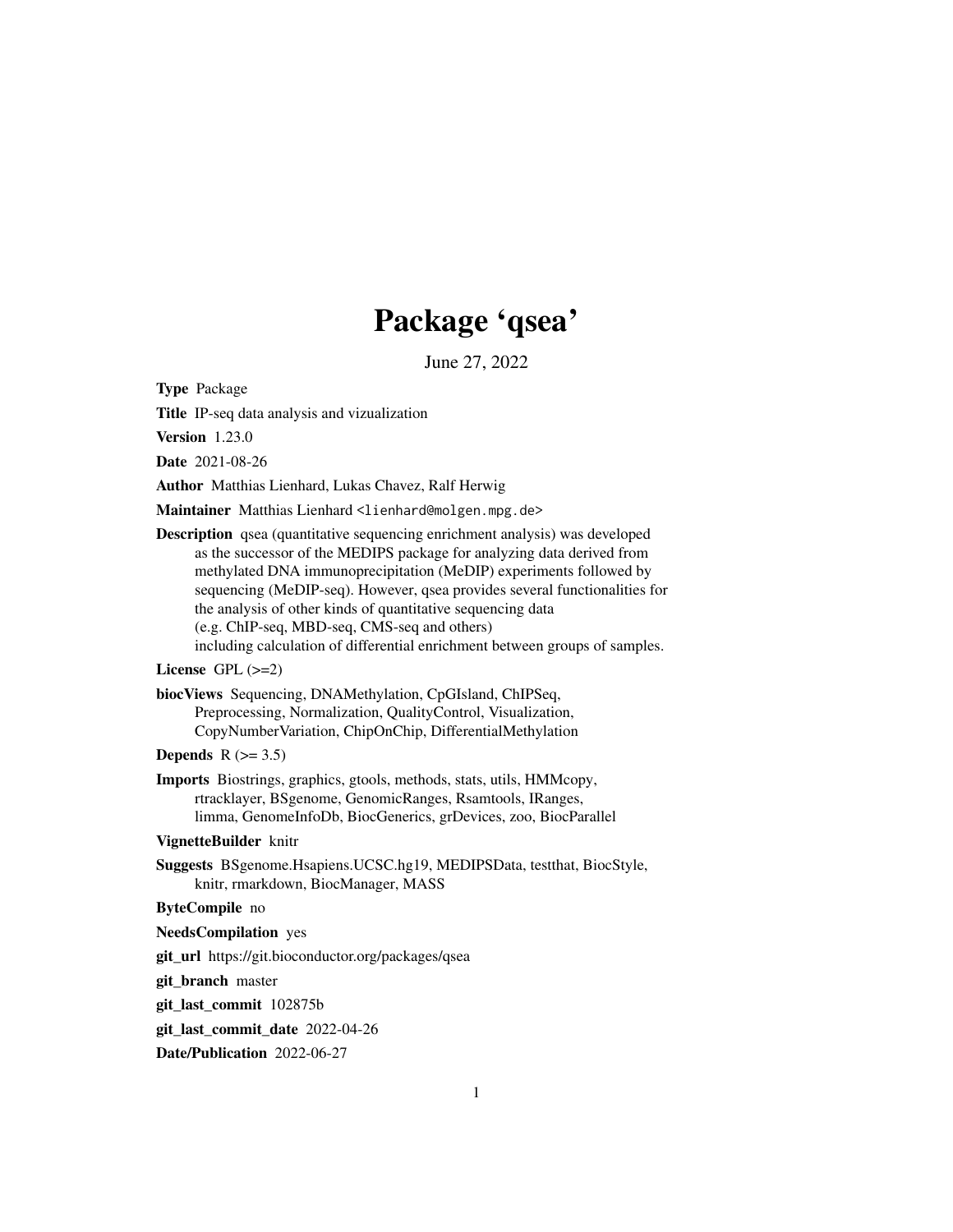# <span id="page-1-0"></span>R topics documented:

|       | $\overline{2}$             |
|-------|----------------------------|
|       | $\overline{3}$             |
|       | $\overline{4}$             |
|       | $\overline{\phantom{0}}$ 5 |
|       | 7                          |
|       | $\sqrt{8}$                 |
|       | $\overline{9}$             |
|       |                            |
|       |                            |
|       |                            |
|       |                            |
|       |                            |
|       |                            |
|       |                            |
|       |                            |
|       |                            |
|       |                            |
|       |                            |
|       |                            |
|       |                            |
|       |                            |
|       |                            |
|       |                            |
|       |                            |
|       |                            |
| Index | 31                         |

qsea-package *QSEA: Quantitative sequencing enrichment analysis and visualization*

# Description

QSEA (quantitative sequencing enrichment analysis) was developed as the successor of the MEDIPS package for analyzing data derived from methylated DNA immunoprecipitation (MeDIP) experiments followed by sequencing (MeDIP-seq). However, qsea provides functionality for the analysis of other kinds of quantitative sequencing data (e.g. ChIP-seq, MBD-seq, CMS-seq and others) including calculation of differential enrichment between groups of samples.

# Author(s)

Matthias Lienhard, Lukas Chavez and Ralf Herwig

Maintainer: Matthias Lienhard <lienhard@molgen.mpg.de>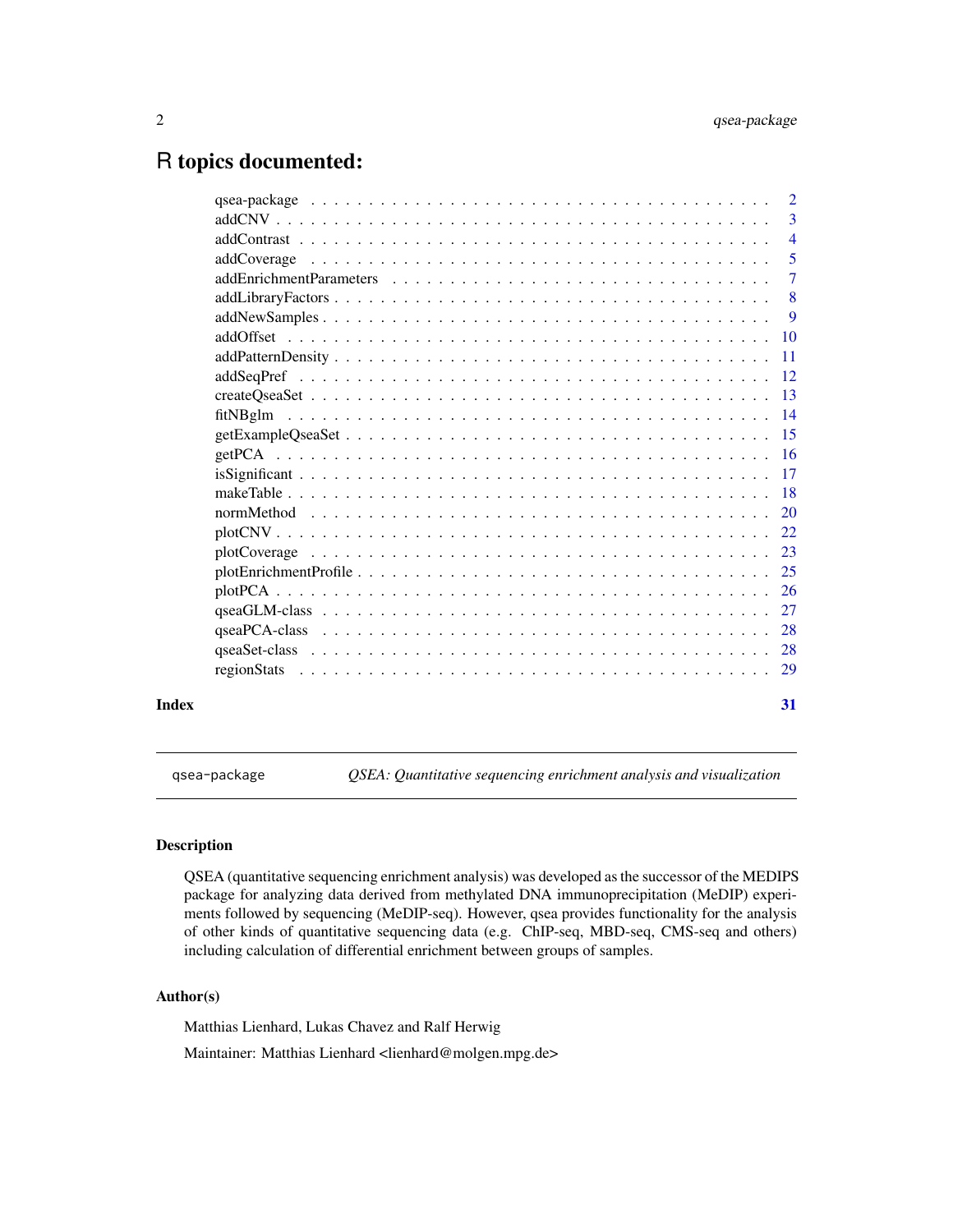#### <span id="page-2-0"></span>add CNV 3

# References

Lienhard M, Grimm C, Morkel M, Herwig R, Chavez L., (Bioinformatics, 2014): MEDIPS: genomewide differential coverage analysis of sequencing data derived from DNA enrichment experiments.

addCNV *estimate CNV information and add to qseaSet object*

# Description

This function adds information on Copy Number Variation (CNV) to the qseaSet object, which is used for normalization. Sample wise CNV information can either be provided, or estimated from input or enrichment sequencing data, by incorporating functions of the HMMcopy package.

# Usage

```
addCNV(qs,file_name, window_size=1000000, paired=FALSE, fragment_length,cnv,
mu=log2(c(1/2, 2/3, 1, 3/2,2,3)), normal_idx, plot_dir, MeDIP=FALSE,
parallel=FALSE)
```
# Arguments

| qs              | the qseaSet object                                                                                                                                                                                                                                                      |
|-----------------|-------------------------------------------------------------------------------------------------------------------------------------------------------------------------------------------------------------------------------------------------------------------------|
| cnv             | pre-computed CNV information for each sample. If provided, the following<br>parameters are ignored                                                                                                                                                                      |
| file_name       | column name of the sample table for the sequencing files, from which CNV<br>information are computed                                                                                                                                                                    |
| window_size     | window size for CNV analysis                                                                                                                                                                                                                                            |
| paired          | are files in file_name column paired end                                                                                                                                                                                                                                |
| fragment_length |                                                                                                                                                                                                                                                                         |
|                 | for single end sequencing, provide the average fragment length                                                                                                                                                                                                          |
| mu              | a priori CNV levels of different states, parameter passed to HMMcopy                                                                                                                                                                                                    |
| normal_idx      | index of samples which are assumed to be CNV free. The median of these sam-<br>ples serves as "normal" CNV reference level, and CNV are computed relative<br>to this reference level. By default, QSEA looks for samples with "normal" or<br>"control" in its name.     |
| plot_dir        | If provided, detail CNV plots for each chromosome and each sample are created<br>in the provided directory                                                                                                                                                              |
| MeDIP           | If set TRUE, QSEA assumes that provided files are methylation enriched se-<br>quencing data. In this case, only fragments without CpG dinucleotides are con-<br>sidered. This option allows QSEA to infer CNV information from MeDIP or<br>MDB seq experiments directly |
| parallel        | Switch for parallel computing, using BiocParallel                                                                                                                                                                                                                       |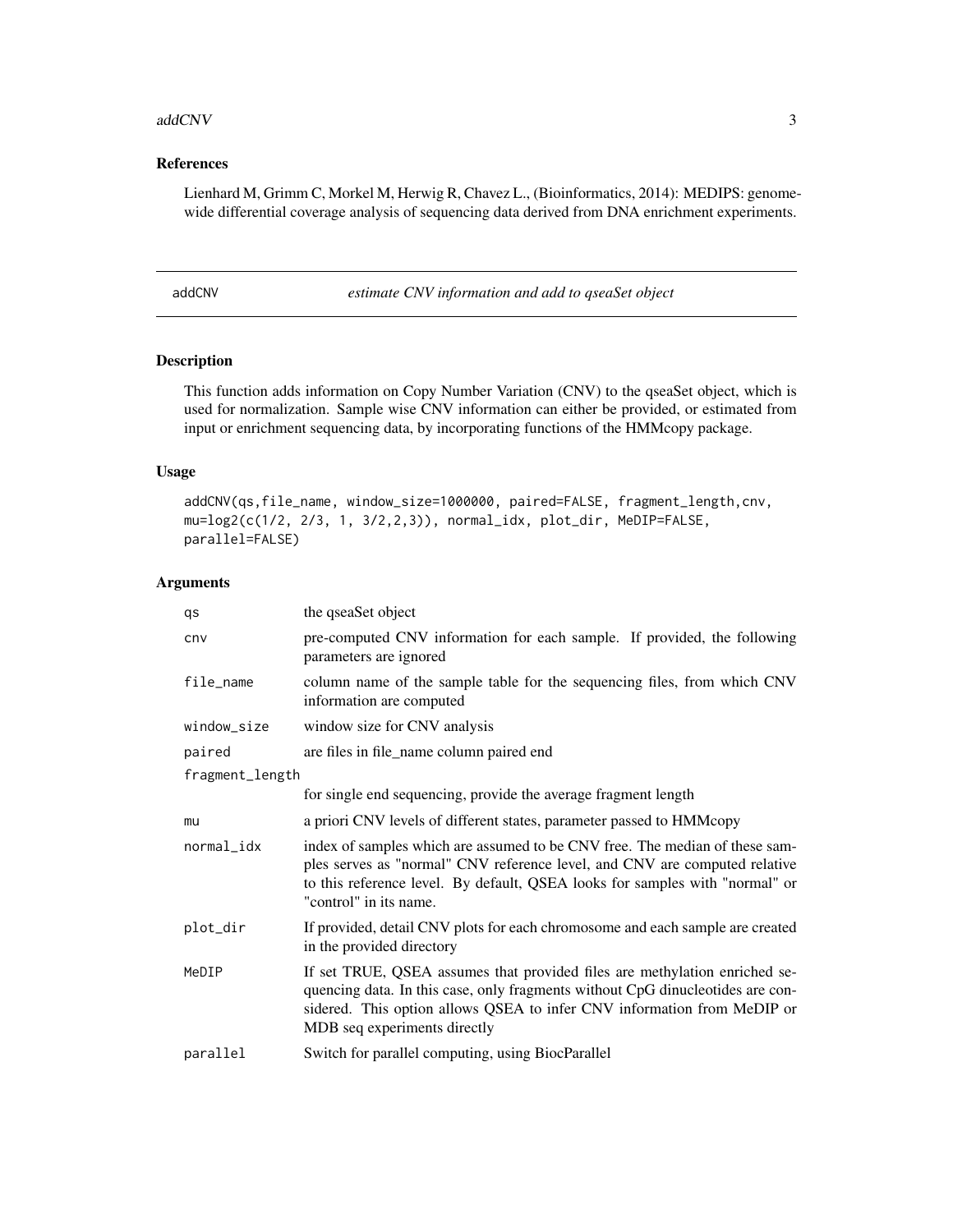# <span id="page-3-0"></span>Value

The qseaSet object, extended by the CNV information

#### Author(s)

Mathias Lienhard

# See Also

HMMsegment

#### Examples

```
library("BSgenome.Hsapiens.UCSC.hg19")
```

```
bam_hESCs_1 = system.file("extdata",
    "hESCs.MeDIP.Rep1.chr22.bam", package="MEDIPSData")
bam_hESCs_2 = system.file("extdata",
    "hESCs.MeDIP.Rep2.chr22.bam", package="MEDIPSData")
sample_table=data.frame(sample_name=paste0("hESCs_", 1:2),
   file_name=c(bam_hESCs_1,bam_hESCs_2),
    group=rep("hESC",2), stringsAsFactors=FALSE)
qseaSet=createQseaSet(sampleTable=sample_table,
       BSgenome="BSgenome.Hsapiens.UCSC.hg19",
       chr.select="chr22",
       window_size=500)
#this is an example for computing CNVs from MeDIP data. A very limited example
```

```
#however, since the samples do not contain CNVs.
qseaSet=addCNV(qseaSet, fragment_length=300, file_name="file_name", MeDIP=TRUE,
window_size=1000000)
```
addContrast *fit GLMs to reduced model and test for significance*

#### Description

This function fits negative binomial GLMs to reduced models defined either by the "contrast" parameter, or by one or several model coefficients (specified by "coef" parameter) set to zero. Subsequently, a likelihood ratio test is applied, to identify windows significantly dependent on the tested coefficient.

#### Usage

```
addContrast(qs,glm,contrast,coef,name,verbose=TRUE, nChunks = NULL,
   parallel = FALSE )
```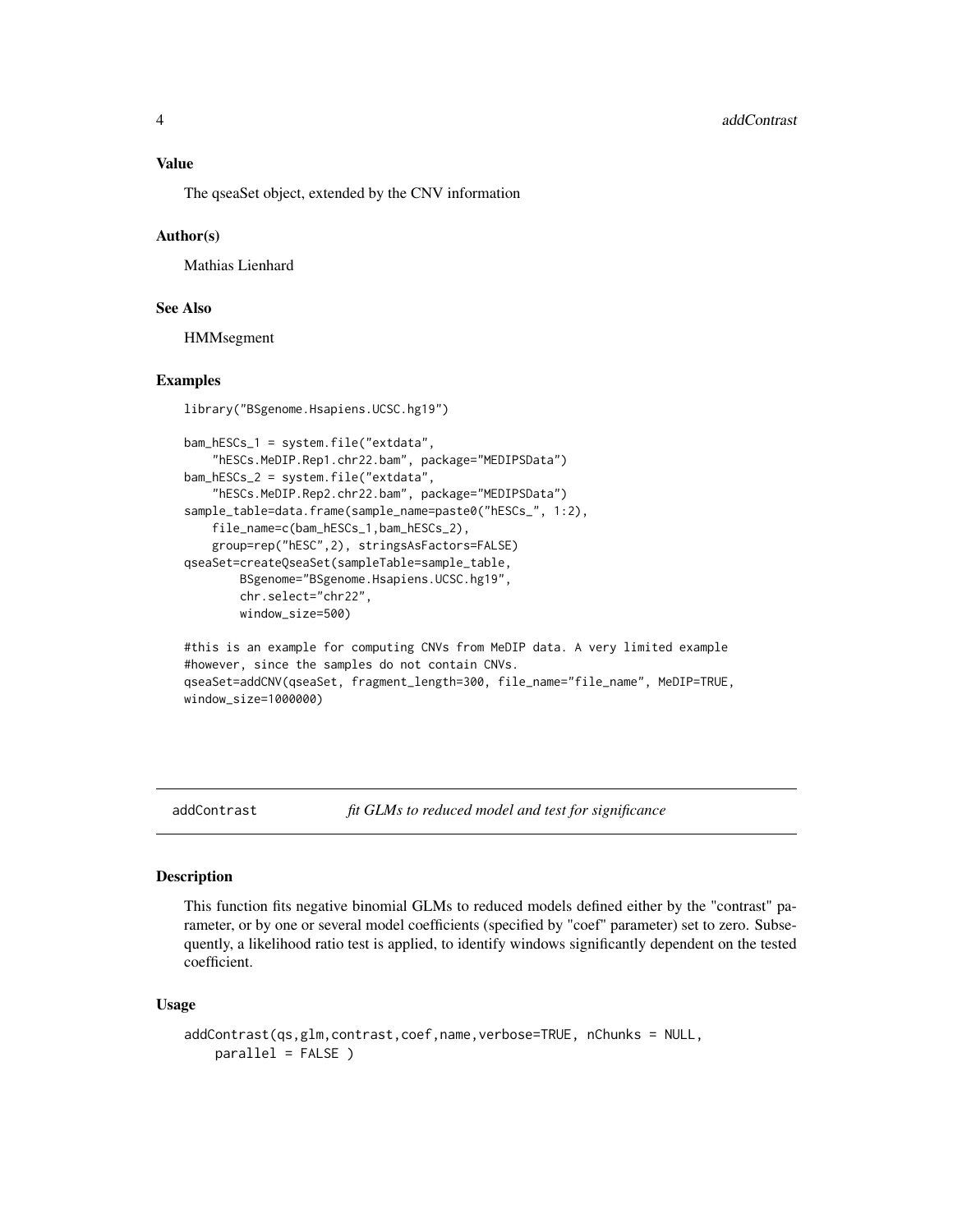# <span id="page-4-0"></span>addCoverage 5

#### Arguments

| qs       | a qseaSet object                                                                                                                         |
|----------|------------------------------------------------------------------------------------------------------------------------------------------|
| glm      | a qseaGLM object                                                                                                                         |
| contrast | numeric vector specifying a contrast of the model coefficients. This contrast can<br>for example be defined using limma::makeContrasts() |
| coef     | alternatively defines the contrast by coefficient(s) of the model tested to be equal<br>to zero.                                         |
| name     | short descriptive name for the contrast (as "TvsN"), used for examples in columns<br>of result tables                                    |
| verbose  | more messages that document the process                                                                                                  |
| nChunks  | fit GLMs in multiple chunks                                                                                                              |
| parallel | use multicore processing                                                                                                                 |

## Value

This function returns the qseaGLM object, extended by the fitted coefficients of the reduced GLMs, as well as the test statistics. Note that one qseaGLM object can contain several contrasts.

# Author(s)

Mathias Lienhard

# See Also

limma::makeContrasts(), fitNBglm(), isSignificant()

# Examples

```
qs=getExampleQseaSet()
design=model.matrix(~group, getSampleTable(qs))
TvN_glm=fitNBglm(qs, design, norm_method="beta")
TvN_glm=addContrast(qs,TvN_glm, coef=2, name="TvN")
```
addCoverage *Import sequencing data*

# Description

This function imports the alignment files (in sam/bam format) and counts the reads per genomic window or directly imports coverage files (in wiggle/bigwiggle format)

#### Usage

```
addCoverage(qs, fragment_length, uniquePos=TRUE, minMapQual=1, paired=FALSE,
parallel=FALSE)
```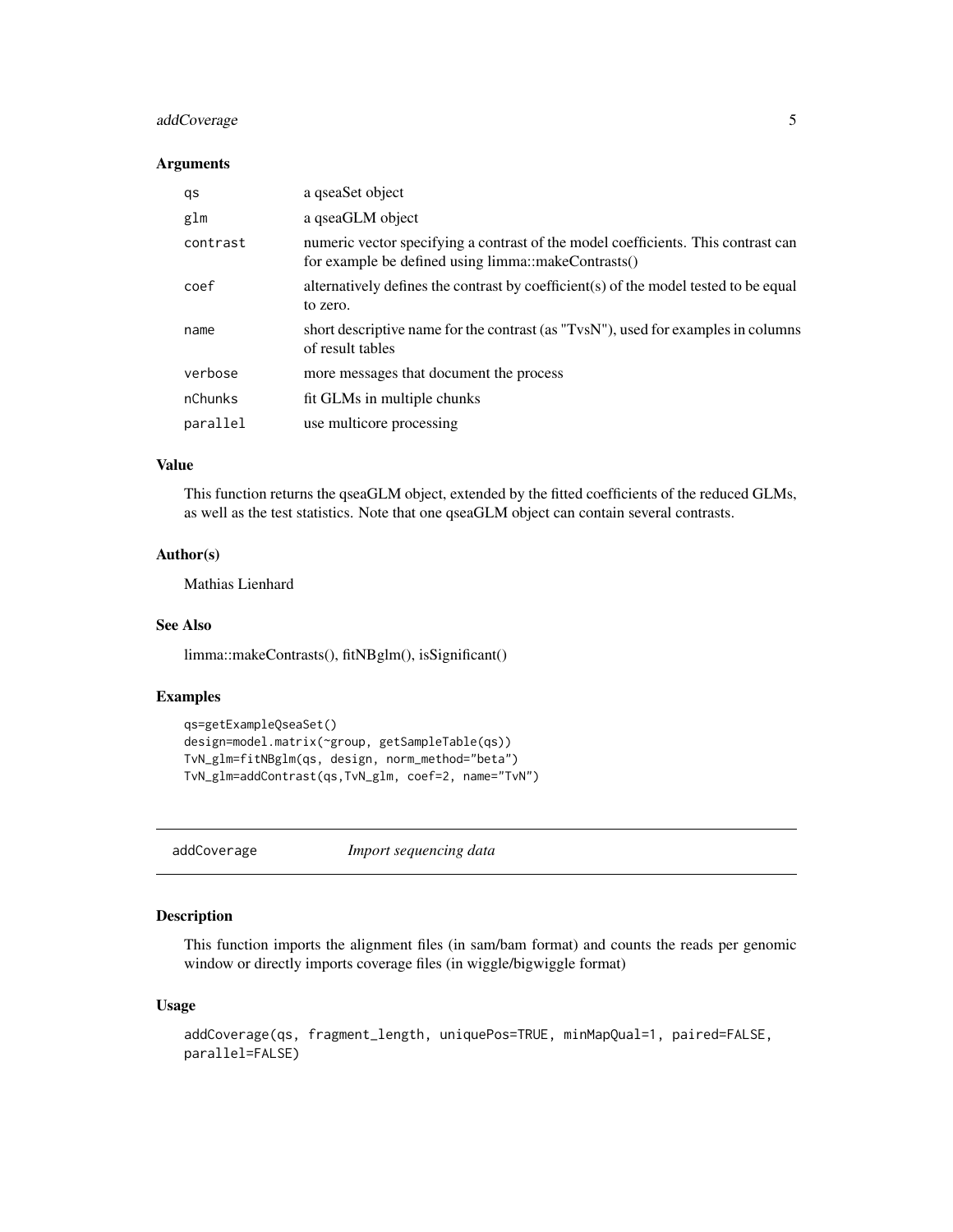#### Arguments

| qs              | qseaSet object, e.g. produced by the createQseaSet() function                                                                           |
|-----------------|-----------------------------------------------------------------------------------------------------------------------------------------|
| fragment_length |                                                                                                                                         |
|                 | For single end data, provide the expected fragment length                                                                               |
| paired          | If set to TRUE, data is considered to be paired end sequencing, and the actual<br>fragments size is used.                               |
| uniquePos       | If set to TRUE, fragments with same position and orientation are considered to<br>be PCR duplicates and replaced by one representative. |
| minMapQual      | The minimal mapping quality for reads to be considered. Note that the definition<br>of mapping quality depends on the alignment tool.   |
| parallel        | Switch for parallel computing, using BiocParallel                                                                                       |
|                 |                                                                                                                                         |

#### Details

The coverage is imported from the files specified in the file\_name column of the sample table, provided for the createQseaSet() function. In case of alignment files, the reads are counted for the window at the center of the sequencing fragment. For single end data, Filetypes is detected automatically from the file suffix.

# Value

The function returns the qseaSet object, extended by the number of reads per window for all samples

# Author(s)

Mathias Lienhard

#### See Also

crateQseaSet

#### Examples

library("BSgenome.Hsapiens.UCSC.hg19")

```
bam_hESCs_1 = system.file("extdata",
    "hESCs.MeDIP.Rep1.chr22.bam", package="MEDIPSData")
bam_hESCs_2 = system.file("extdata",
    "hESCs.MeDIP.Rep2.chr22.bam", package="MEDIPSData")
sample_table=data.frame(sample_name=paste0("hESCs_", 1:2),
   file_name=c(bam_hESCs_1,bam_hESCs_2),
    group=rep("hESC",2), stringsAsFactors=FALSE)
qseaSet=createQseaSet(sampleTable=sample_table,
       BSgenome="BSgenome.Hsapiens.UCSC.hg19",
       chr.select="chr22",
       window_size=500)
qseaSet=addCoverage(qseaSet, fragment_length=300)
```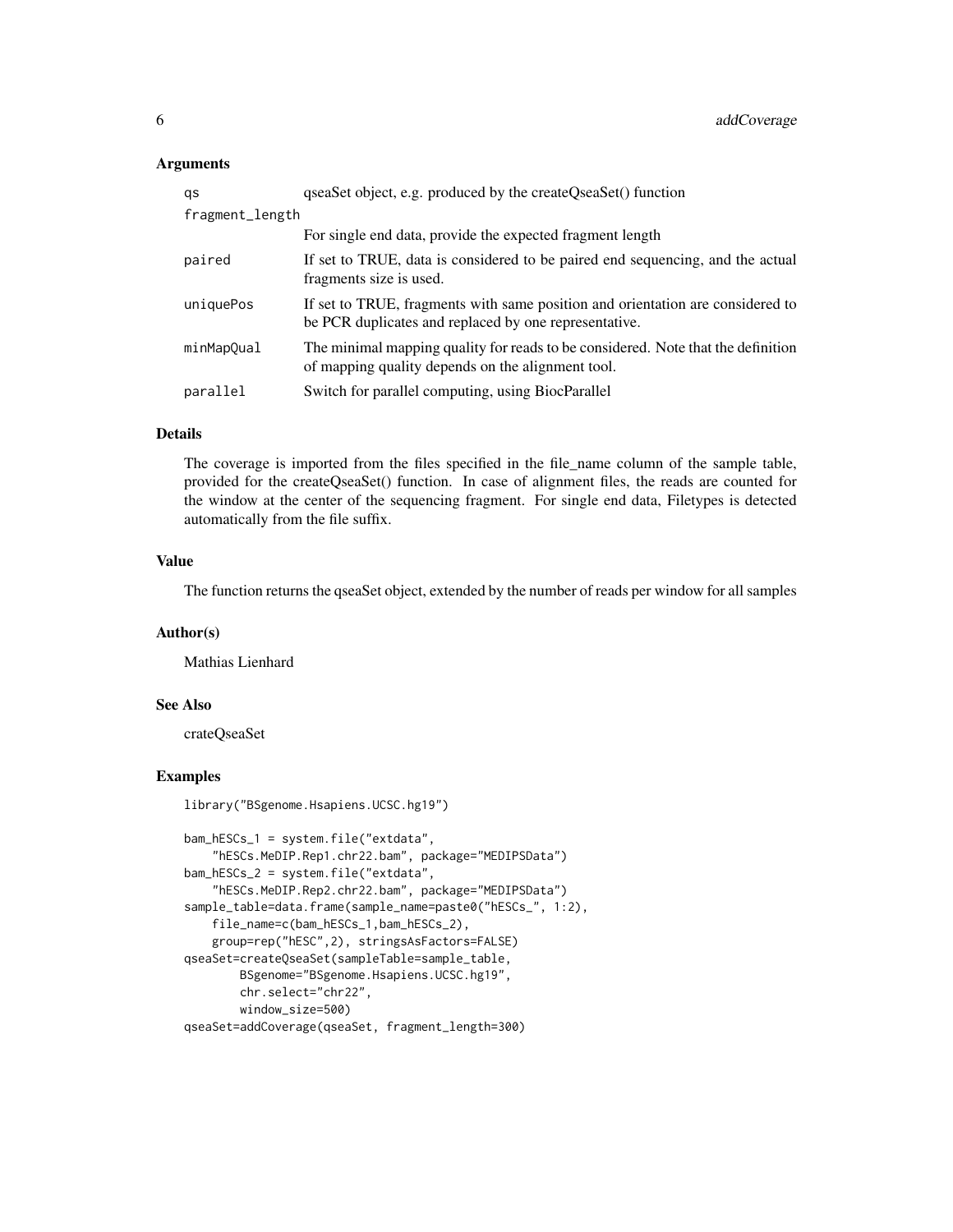<span id="page-6-0"></span>addEnrichmentParameters

*Enrichment analysis*

# Description

This function analyses the dependency of enrichment on a sequence pattern, based on a subset of windows for which the signal is known.

# Usage

```
addEnrichmentParameters(qs, enrichmentPattern, signal, windowIdx,
min_wd=5,bins=seq(.5,40.5,1))
```
# Arguments

| qs                | The gseaSet object                                                                                                                                                               |
|-------------------|----------------------------------------------------------------------------------------------------------------------------------------------------------------------------------|
| enrichmentPattern |                                                                                                                                                                                  |
|                   | The name of the pattern, on which the enrichment depends on (usually CpG<br>for methylation analysis). This name must correspond to the name specified in<br>addPatternDensity() |
| windowIdx         | vector of window indices, for which "true" values are known (or can be esti-<br>mated)                                                                                           |
| signal            | Matrix containing the known (or estimated) values for all samples and all spec-<br>ified windows, as a numeric matrix. These values are expected to be between 0<br>and $1$ .    |
| bins              | For the enrichment analysis, windows are binned according to pattern density.<br>This parameter specifies the bins.                                                              |
| $min_w$           | minimal number of windows per bin to be considered                                                                                                                               |

#### Value

The function returns the qseaSet object, extended by the parameters of the enrichment profiles for all samples

# Author(s)

Mathias Lienhard

# See Also

plotEnrichmentProfile, addPatternDensity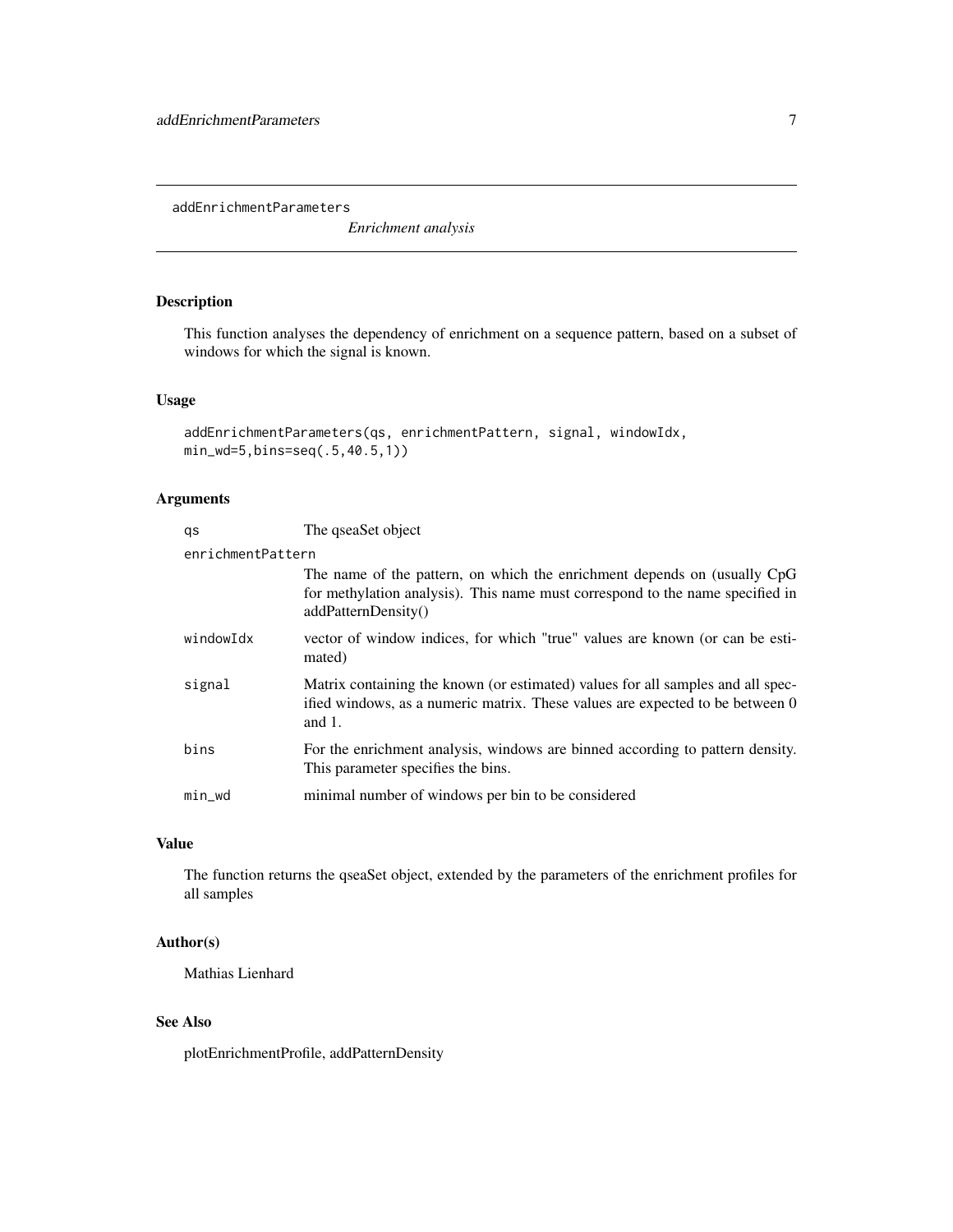#### <span id="page-7-0"></span>Examples

```
qs=getExampleQseaSet(enrichmentAnalysis=FALSE)
#this procedure assumes that regions with low CpG density is 80% methylated
#on average, and regions within CpG islands are 25% methylated on average.
wd=which(getRegions(qs)$CpG_density>1 &
    getRegions(qs)$CpG_density<15)
signal=(15-getRegions(qs)$CpG_density[wd])*.55/15+.25
signal=matrix(signal,nrow=length(signal),ncol=length(getSampleNames(qs)))
qs=addEnrichmentParameters(qs, enrichmentPattern="CpG",
    windowIdx=wd, signal=signal)
```
addLibraryFactors *Estimate effective library size*

#### Description

Normalization factors for effective library size are computed using the trimmed mean of m-values approach (TMM).

#### Usage

addLibraryFactors(qs, factors,...)

#### Arguments

| qs      | The gseaSet object                                                                                                                                                                                                    |
|---------|-----------------------------------------------------------------------------------------------------------------------------------------------------------------------------------------------------------------------|
| factors | In case normalization factors have been pre-computed by the user, they can be<br>passed with this parameter. In this case QSEA adds this factors to the qseaSet<br>object and does not compute normalization factors. |
| .       | Further parameters used for the TMM normalization (see details)                                                                                                                                                       |

# Details

The user can specify the TMM normalization by setting the following additional parameters, which are passed to the internal functions. \trimA [default: c(.5,.99)] lower and upper quantiles for trimming of A values \trimM [default:  $c(.1, .9)$ ] lower and upper quantiles for trimming of M values \doWeighting [default: TRUE] computes a weighted TMM \ref [default: 1] the index of the reference sample \plot [default: FALSE] if set to TRUE, MvsA plots depicting the TMM normalization are created. \nReg [default: 500000] Number of regions to be analyzed for normalization. Regions are drawn uniformly over the whole genome.

# Value

This function returns the qseaSet object, containing effective library size normalization factors.

#### Author(s)

Mathias Lienhard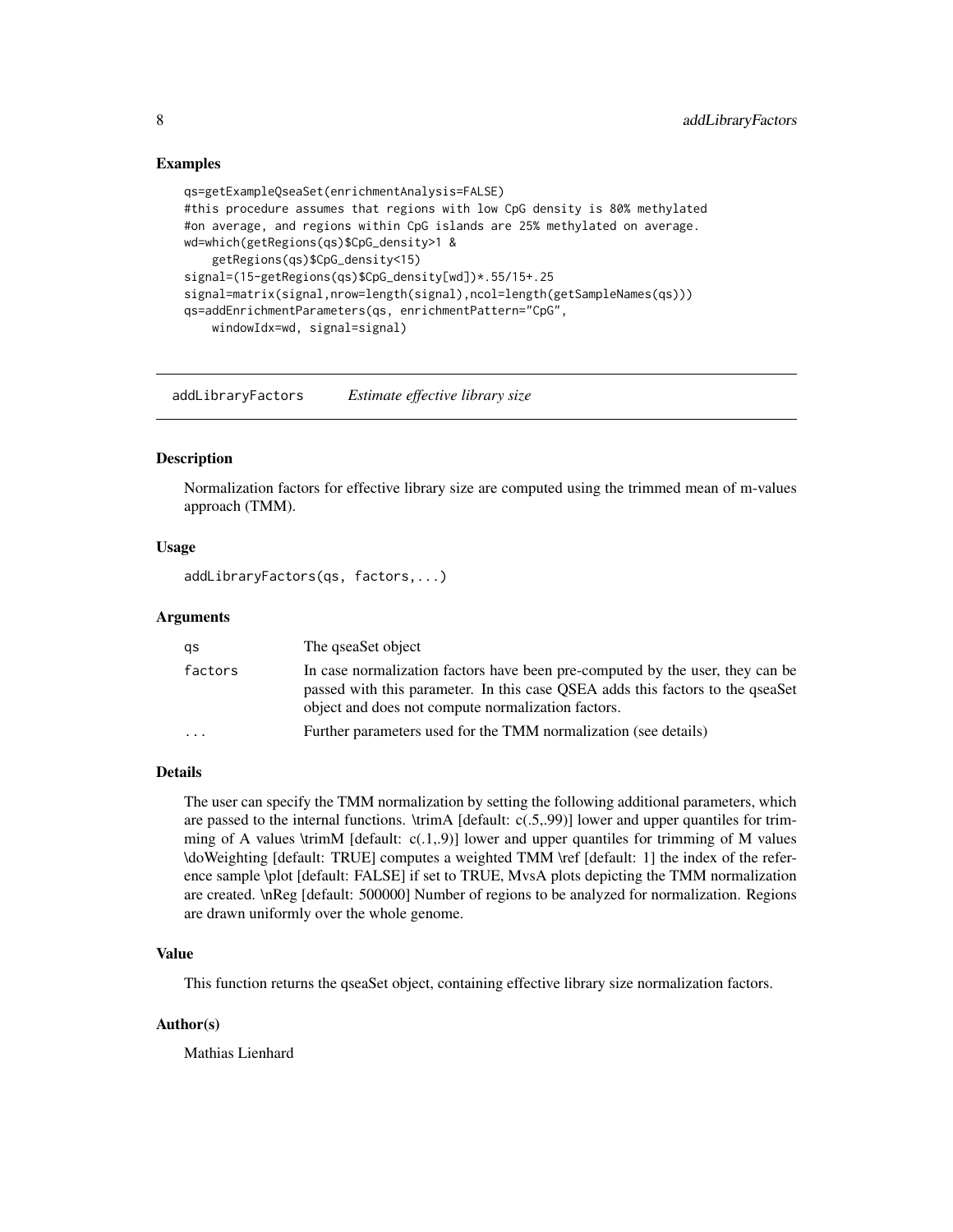# <span id="page-8-0"></span>addNewSamples 9

# See Also

edgeR::calcNormFactors

#### Examples

```
qs=getExampleQseaSet(expSamplingDepth=500*10^(1:5), repl=5)
#in this case, the first sample has only view reads, so it is important to set
#the reference sample
qs=addLibraryFactors(qs, plot=TRUE, ref="Sim5N")
```
addNewSamples *Extends an exisiting qseaSet by new samples*

# Description

This function allows the qseaSet to be extended by new samples, provided in the sample table.

#### Usage

addNewSamples(qs, sampleTable, force=FALSE, parallel=FALSE)

#### Arguments

| qs          | The gseaSet object to be extended                                                                     |
|-------------|-------------------------------------------------------------------------------------------------------|
| sampleTable | data.frame, describing the samples. Must be in same format as $getSampleTable(qs)$                    |
| force       | force adding of new samples, even if existing CNV or enrichment information<br>requires recomputation |
| parallel    | parallel processing of alignment files                                                                |

#### Value

An object of class qseaSet, including the new samples.

### Author(s)

Mathias Lienhard

```
library("BSgenome.Hsapiens.UCSC.hg19")
data(samplesNSCLC, package="MEDIPSData")
path=system.file("extdata", package="MEDIPSData")
samples_NSCLC$file_name=paste0(path,"/",samples_NSCLC$file_name )
originalQseaSet=createQseaSet(sampleTable=samples_NSCLC[1:4,],
       BSgenome="BSgenome.Hsapiens.UCSC.hg19", chr.select="chr22",
       window_size=500)
originalQseaSet=addCoverage(originalQseaSet, uniquePos=TRUE, paired=TRUE)
qseaSet=addNewSamples(originalQseaSet, samples_NSCLC)
```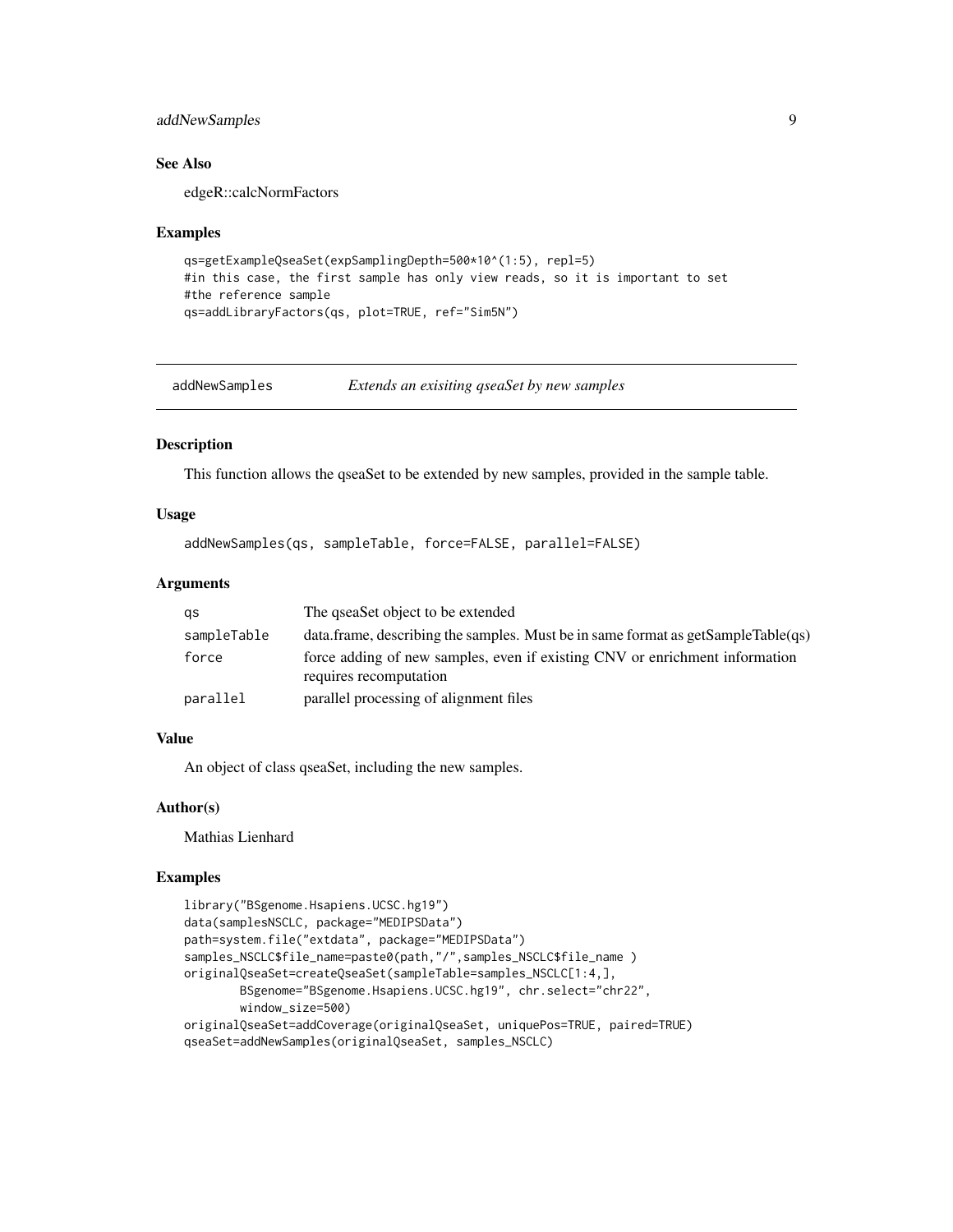<span id="page-9-0"></span>

#### Description

This function sets the background reads offset parameters for the qseaSet object, either by estimating offset reads, or by setting user provided values.

#### Usage

```
addOffset(qs,enrichmentPattern , maxPatternDensity=0.01,offset)
```
#### Arguments

| qs                | the qseaSet object                                                                                                                                                                                      |
|-------------------|---------------------------------------------------------------------------------------------------------------------------------------------------------------------------------------------------------|
| enrichmentPattern |                                                                                                                                                                                                         |
|                   | name of the enrichment pattern, as specified in addPatternDensity                                                                                                                                       |
| maxPatternDensity |                                                                                                                                                                                                         |
|                   | Maximum pattern density, at which the window is treated as pattern free.                                                                                                                                |
| offset            | This parameter alternatively allows to specify the amount of background reads<br>for each sample manually. In this case, please provide average background reads<br>for CNV free windows in rpkm scale. |

#### Value

The function returns the qseaSet object, extended by the estimated amount of background reads for all samples

#### Author(s)

Mathias Lienhard

# See Also

addPatternDensity, getOffset

```
#simulate data with varing background fractions
qs=getExampleQseaSet(expSamplingDepth=5e4, repl=5,bgfraction=seq(0,.8,.2))
#estimate the background in simulated data
addOffset(qs, "CpG", maxPatternDensity=0.7)
#return the background on different scales
getOffset(qs, scale="fraction") #estimated fraction of total reads
getOffset(qs, scale="rpw") #average background reads per CNV free window
```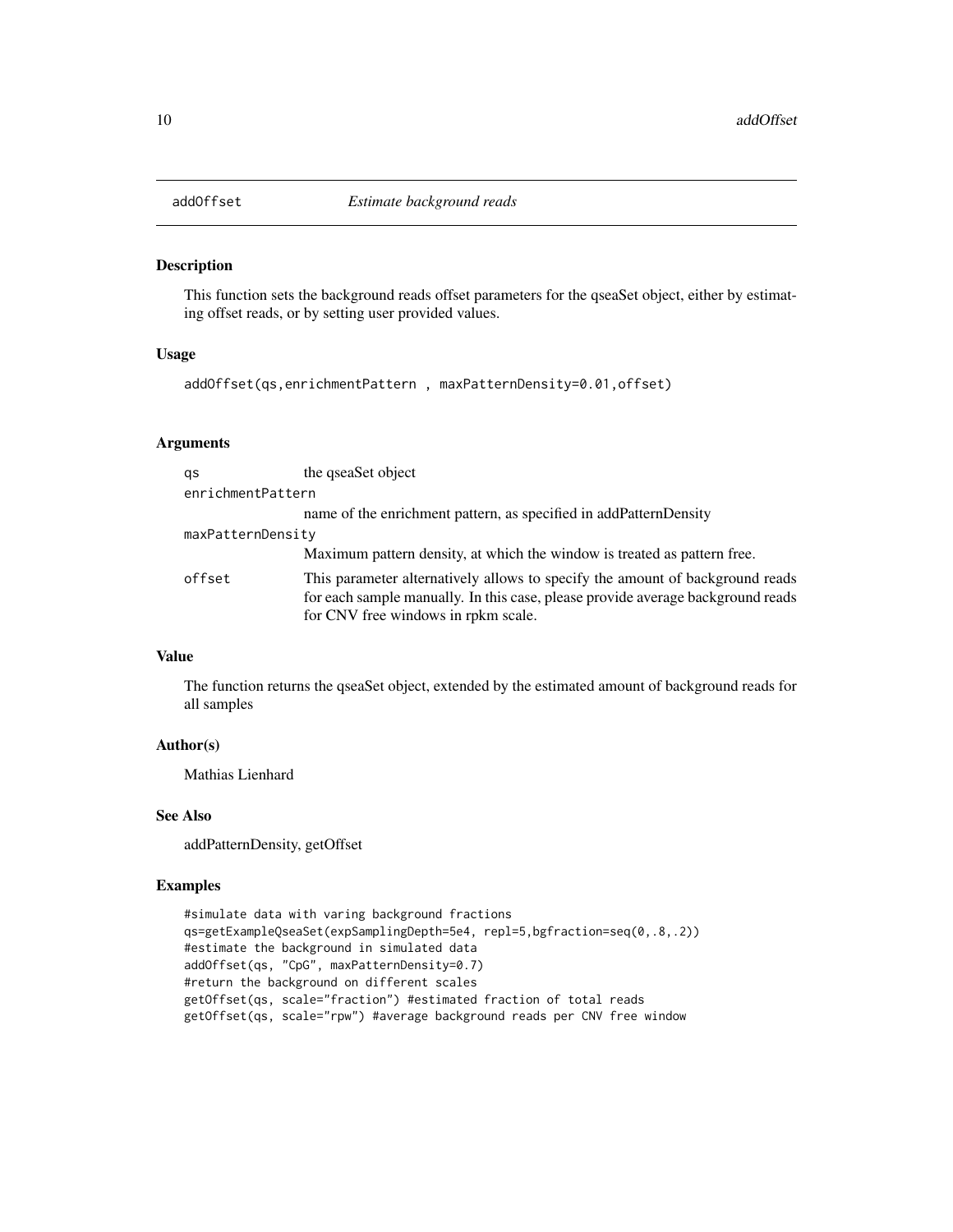<span id="page-10-0"></span>addPatternDensity *Infer sequence pattern density values and add to qseaSet object*

## Description

This function estimates the average occurrences of a sequence pattern (such as CpG dinucleotides) within the overlapping sequencing fragments for each genomic window

#### Usage

```
addPatternDensity(qs, pattern,name, fragment_length, fragment_sd,
patternDensity, fixed=TRUE, masks=c("AGAPS","AMB", "RM", "TRF")[1:2])
```
# Arguments

| qs              | a qseaSet object                                                                                                                                                                                 |
|-----------------|--------------------------------------------------------------------------------------------------------------------------------------------------------------------------------------------------|
| pattern         | actual sequence of the pattern (e.g. "CG"),                                                                                                                                                      |
| name            | a name for the sequence pattern(e.g. "CpG"),                                                                                                                                                     |
| fragment_length |                                                                                                                                                                                                  |
|                 | the average fragment length to be assumed for pattern density estimation. If<br>omitted, this parameter is taken from the qseaSet object.                                                        |
| fragment_sd     | the standard deviation of fragment length to be assumed for pattern density esti-<br>mation. If omitted, this parameter is taken from the qseaSet object.                                        |
| patternDensity  | this parameter alternatively allows to specify the pattern density manually. In<br>this case, please provide a numerical vector, containing a value (greater than 0)<br>for each genomic window. |
| fixed           | if FALSE, an IUPAC ambiguity code in the pattern can match any letter in the<br>reference genome that is associated with the code, and vice versa.                                               |
| masks           | names of the BS genome masks to be active.                                                                                                                                                       |

# Value

The function returns the qseaSet object, extended by the pattern density for all genomic windows

#### Author(s)

Mathias Lienhard

```
library("BSgenome.Hsapiens.UCSC.hg19")
bam_hESCs_1 = system.file("extdata",
    "hESCs.MeDIP.Rep1.chr22.bam", package="MEDIPSData")
bam_hESCs_2 = system.file("extdata",
    "hESCs.MeDIP.Rep2.chr22.bam", package="MEDIPSData")
sample_table=data.frame(sample_name=paste0("hESCs_", 1:2),
```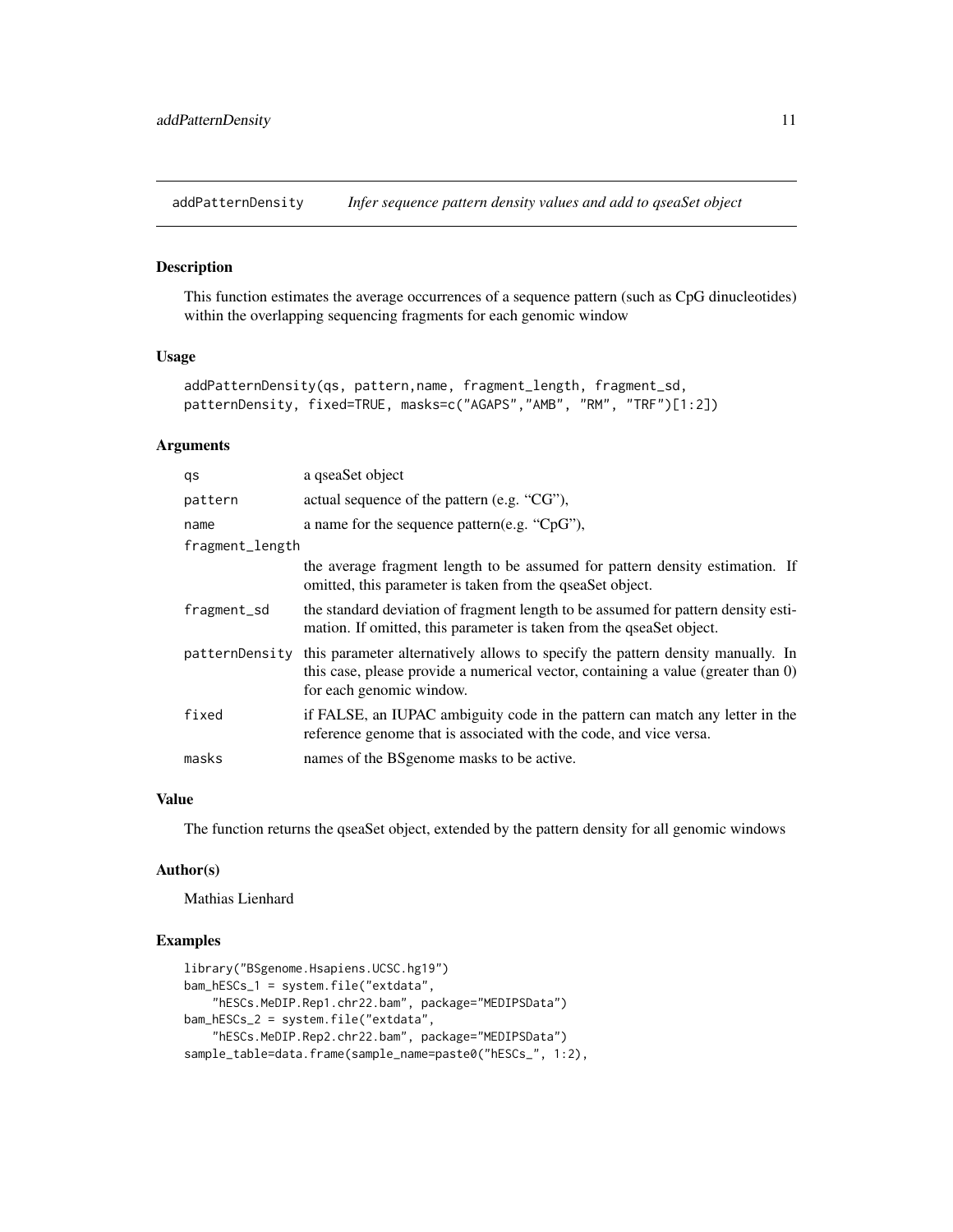```
file_name=c(bam_hESCs_1,bam_hESCs_2),
    group=rep("hESC",2), stringsAsFactors=FALSE)
qseaSet=createQseaSet(sampleTable=sample_table,
       BSgenome="BSgenome.Hsapiens.UCSC.hg19",
       chr.select="chr22",
       window_size=500)
qseaSet=addPatternDensity(qseaSet, "CG", name="CpG", fragment_length=300)
```
addSeqPref *Add sequence preference to qseaSet object*

#### Description

This function allows to add window specific sequencing preference, that can be used by the normalization procedure. This preference can be defined by the user, or estimated from sequencing of input libraries.

# Usage

```
addSeqPref(qs, seqPref,file_name, fragment_length, paired=FALSE,
uniquePos=TRUE, alpha=0.05, pseudocount=5, cut=3)
```
# Arguments

| qs              | a qseaSet object                                                                                                                                                                                                           |
|-----------------|----------------------------------------------------------------------------------------------------------------------------------------------------------------------------------------------------------------------------|
| seqPref         | A vector with predefined sequencing preference for each window. Values are<br>interpreted as log2 ratios relative to normal/average sequencing preference.                                                                 |
| file_name       | alternatively, the sequencing preference can be estimated from input sequencing.<br>In this case, provide the column of the sample table that contains the file names<br>for input sequencing alignment or coverage files. |
| fragment_length |                                                                                                                                                                                                                            |
|                 | for single end data, provide the expected fragment length                                                                                                                                                                  |
| paired          | if set to TRUE, data is considered to be paired end sequencing, and the actual<br>fragments size is used.                                                                                                                  |
| uniquePos       | if set to TRUE, fragments with same position and orientation are considered to<br>be PCR duplicates and replaced by one representative.                                                                                    |
| alpha           | currently ignored                                                                                                                                                                                                          |
| pseudocount     | this value is added to the coverage of each window, to smooth the estimates.                                                                                                                                               |
| cut             | absolute log2 value threshold for windows to be excluded from later analysis<br>due to extreme preference values.                                                                                                          |

#### Value

the function returns the qseaSet object, extended by the sequencing preference for all genomic windows.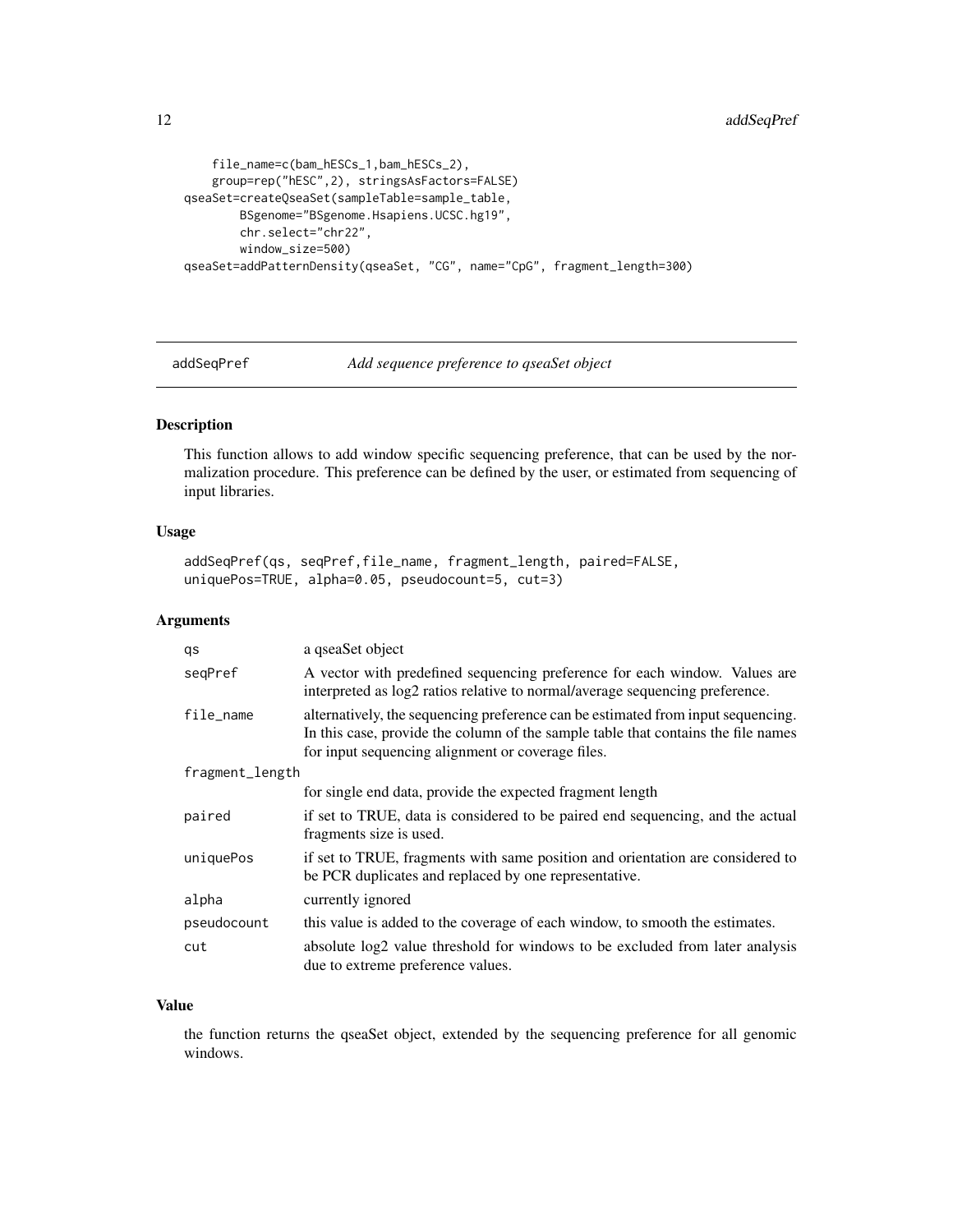# <span id="page-12-0"></span>createQseaSet 13

# Author(s)

Mathias Lienhard

createQseaSet *Prepares a qseaSet Object*

# Description

This method prepares the qseaSet object, and prepares genome wide bins. Coverage and normalization parameters are added in succeeding functions.

#### Usage

```
createQseaSet(sampleTable,BSgenome, chr.select,Regions, window_size=250 )
```
#### Arguments

| <b>BSgenome</b> | name of BSgenome package                                                                                                                                                    |
|-----------------|-----------------------------------------------------------------------------------------------------------------------------------------------------------------------------|
| Regions         | GRanges object. If specified, only selected regions are processed                                                                                                           |
| chr.select      | If specified, only selected chromosomes are processed                                                                                                                       |
| sampleTable     | data.frame, containing at least 3 columns:                                                                                                                                  |
|                 | the sample names (sample_name), paths to alignment or coverage file in sam/bam/wiggle/bigwig<br>format (file_name), and one or more test condition(s) (group).              |
|                 | Optionally it may contain a column with alignment or coverage files for CNV<br>analysis, and further information in the samples that are of interest for the anal-<br>ysis. |
| window_size     | size for the genome wide bins in base pairs                                                                                                                                 |

#### Value

An object of class qseaSet, containing the sample and genome information.

# Author(s)

Mathias Lienhard

```
library("BSgenome.Hsapiens.UCSC.hg19")
bam_hESCs_1 = system.file("extdata", "hESCs.MeDIP.Rep1.chr22.bam",
    package="MEDIPSData")
bam_hESCs_2 = system.file("extdata", "hESCs.MeDIP.Rep2.chr22.bam",
   package="MEDIPSData")
samplesTable=data.frame(sample_name=paste0("hESCs_", 1:2),
file_name=c(bam_hESCs_1,bam_hESCs_2),
group=rep("hESC",2),stringsAsFactors=FALSE)
```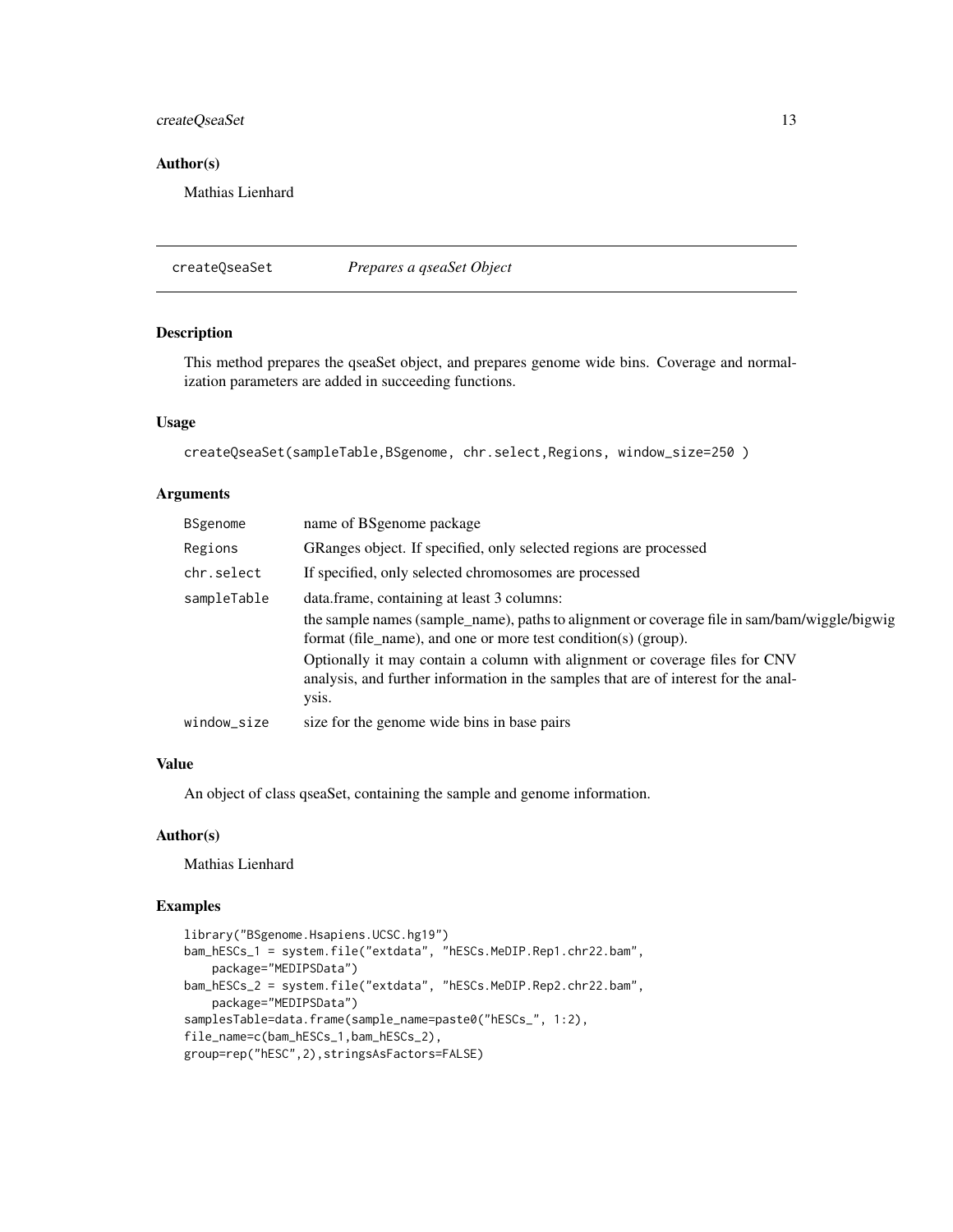```
qs=createQseaSet(samplesTable, BSgenome="BSgenome.Hsapiens.UCSC.hg19",
   chr.select="chr22", window_size=500)
```
#### fitNBglm *Fit GLM for each window*

#### Description

This function fits a negative binomial GLM for each genomic window, according to the design matrix.

# Usage

```
fitNBglm(qs,design,link="log",keep, disp_method="region_wise",
norm_method="rpkm",init_disp=0.5 ,verbose=TRUE, minRowSum=10, pseudocount=1,
   disp_iter = 3, nChunks = NULL, parallel = FALSE)
```
# Arguments

| qs          | a qseaSet object                                                                                                                                                                                                                                                                                                                                                       |
|-------------|------------------------------------------------------------------------------------------------------------------------------------------------------------------------------------------------------------------------------------------------------------------------------------------------------------------------------------------------------------------------|
| design      | the design matrix for the GLMs                                                                                                                                                                                                                                                                                                                                         |
| link        | name of the link function. Currently, only the canonical dQuotelog link function<br>is implemented.                                                                                                                                                                                                                                                                    |
| keep        | indices of windows to be included in the analysis.                                                                                                                                                                                                                                                                                                                     |
| disp_method | method to estimate dispersion parameters. Allowed values are dQuoteregion_wise<br>for independent window wise estimates, dQuotecommon for a single estimate<br>for all windows, dQuotecutAtQuantiles for window wise estimates trimmed at<br>the 25% and 75% quantiles, or dQuoteinitial for using the dispersion parameters<br>provided with the init_disp parameter. |
| norm_method | normalization method, as defined by normMethod() function                                                                                                                                                                                                                                                                                                              |
| init_disp   | initial estimate for dispersion parameter. Either a single parameter for all re-<br>gions, or a vector with window wise parameters.                                                                                                                                                                                                                                    |
| verbose     | more messages that document the process                                                                                                                                                                                                                                                                                                                                |
| minRowSum   | filter out windows with less than minRowSum reads over all samples                                                                                                                                                                                                                                                                                                     |
| pseudocount | this value is added to the read counts                                                                                                                                                                                                                                                                                                                                 |
| disp_iter   | number of iterations for dispersion estimation                                                                                                                                                                                                                                                                                                                         |
| nChunks     | fit GLMs in multiple chunks                                                                                                                                                                                                                                                                                                                                            |
| parallel    | use multicore processing                                                                                                                                                                                                                                                                                                                                               |
|             |                                                                                                                                                                                                                                                                                                                                                                        |

# Value

This function returns a qseaGLM object, containing the fitted coefficients of the GLMs.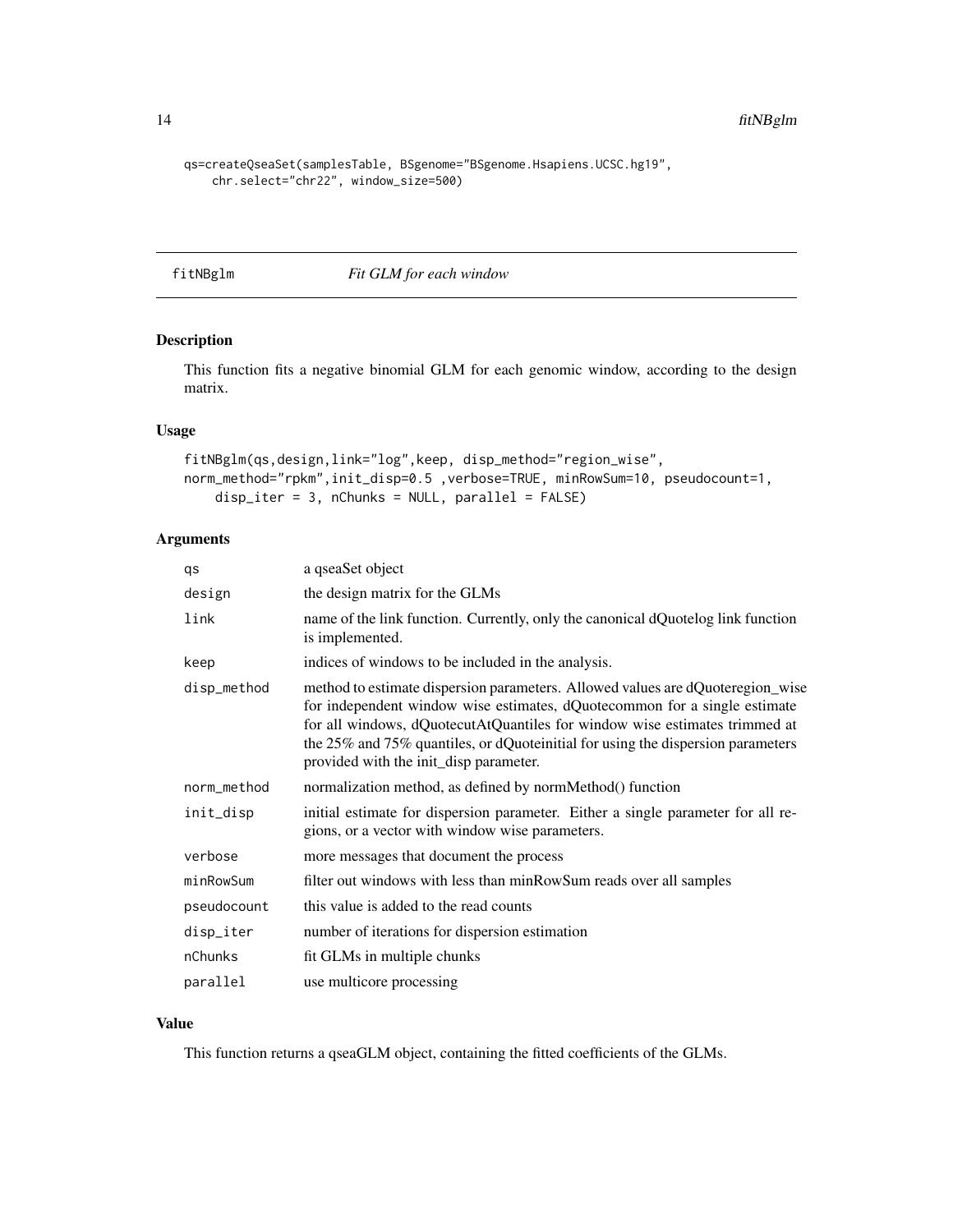# <span id="page-14-0"></span>getExampleQseaSet 15

# Author(s)

Mathias Lienhard

#### See Also

addContrast()

#### Examples

```
#tbd
qs=getExampleQseaSet()
design=model.matrix(~group, getSampleTable(qs))
TvN_glm=fitNBglm(qs, design, norm_method="beta")
```
getExampleQseaSet *Simulation of MeDIP seq QSEA set*

# Description

Creates a example qseaSet object by sampling reads for simulated Tumor and Normal samples. Number of replicates, sequencing depth and fraction of background reads can be specified.

#### Usage

```
getExampleQseaSet(CpG=TRUE,CNV=TRUE,repl=2,
    doSampling=TRUE,enrichmentAnalysis=TRUE, expSamplingDepth=50000,
    bgfraction=.1)
```
# Arguments

| CpG                | if TRUE CpG density is added to the object               |  |
|--------------------|----------------------------------------------------------|--|
| <b>CNV</b>         | if TRUE CNV are emulated for the tumor samples           |  |
| repl               | number of replicates for tumor and normal samples        |  |
| doSampling         | if TRUE, read counts are sampled and added to the object |  |
| enrichmentAnalysis |                                                          |  |
|                    | if TRUE, parameters for enrichment profiles are added    |  |
| expSamplingDepth   |                                                          |  |
|                    | expected value of sequencing depth                       |  |
| bgfraction         | fraction of background reads                             |  |

#### Details

The function creates an example and test qseaSet object for an toy example genome (one chromosome, 50kb) with 500 bases windows.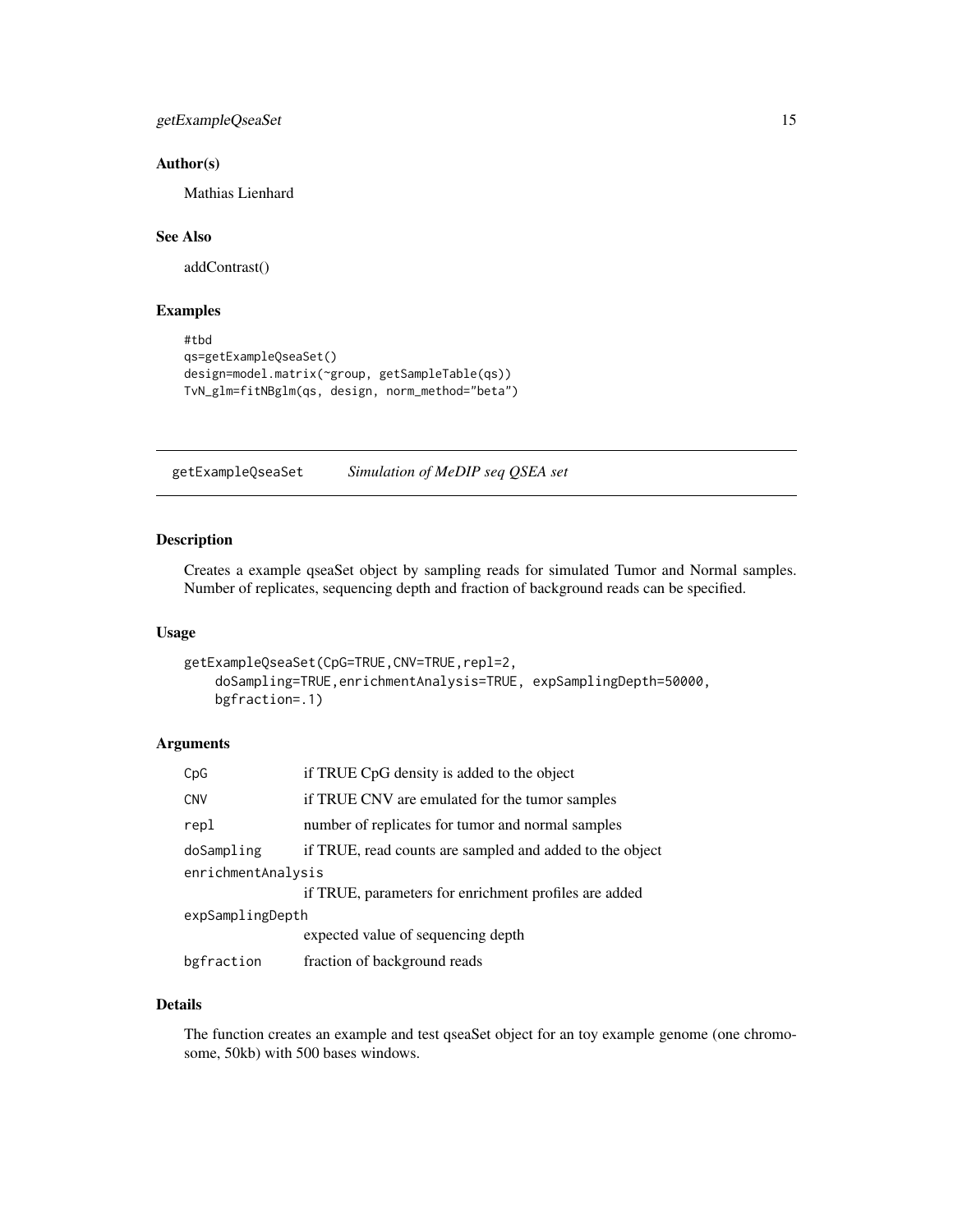# Value

The qseaSet object

# Author(s)

Mathias Lienhard

# See Also

createQseaSet()

# Examples

qs=getExampleQseaSet()

getPCA *Principle Component Analysis (PCA) in QSea*

# Description

The getPCA() function performs a Principle Component Analysis (PCA) of the coverage profiles from a qsea object for exploratory data analysis.

# Usage

```
getPCA(qs, chr= getChrNames(qs),ROIs, minRowSum=20, keep ,
   norm_method=normMethod(logRPM =
   c("log", "library_size", "cnv", "preference", "psC10")), topVar=1000,
    samples=getSampleNames(qs))
```
#### Arguments

| qs            | DIPSset (mandatory)                                                                                                                                                                                  |
|---------------|------------------------------------------------------------------------------------------------------------------------------------------------------------------------------------------------------|
| chr           | chromosomes to consider                                                                                                                                                                              |
| ROIs          | If specified, only windows overlapping ROIs are considered.                                                                                                                                          |
| minRowSum     | minimal number of total read counts per window over all samples                                                                                                                                      |
| keep          | windows to consider                                                                                                                                                                                  |
| norm_method   | name of predefined normalization (e.g. "beta"), or user defined normalization<br>by calling normMethod() function                                                                                    |
| topVar        | only the top variable windows are considered                                                                                                                                                         |
| samples       | names of samples to be considered                                                                                                                                                                    |
| minEnrichment | for transformation to absolute methylation level, you can specify the minimal<br>number of expected reads for a fully methylated window. This avoids inaccurate<br>estimates, due to low enrichment. |

<span id="page-15-0"></span>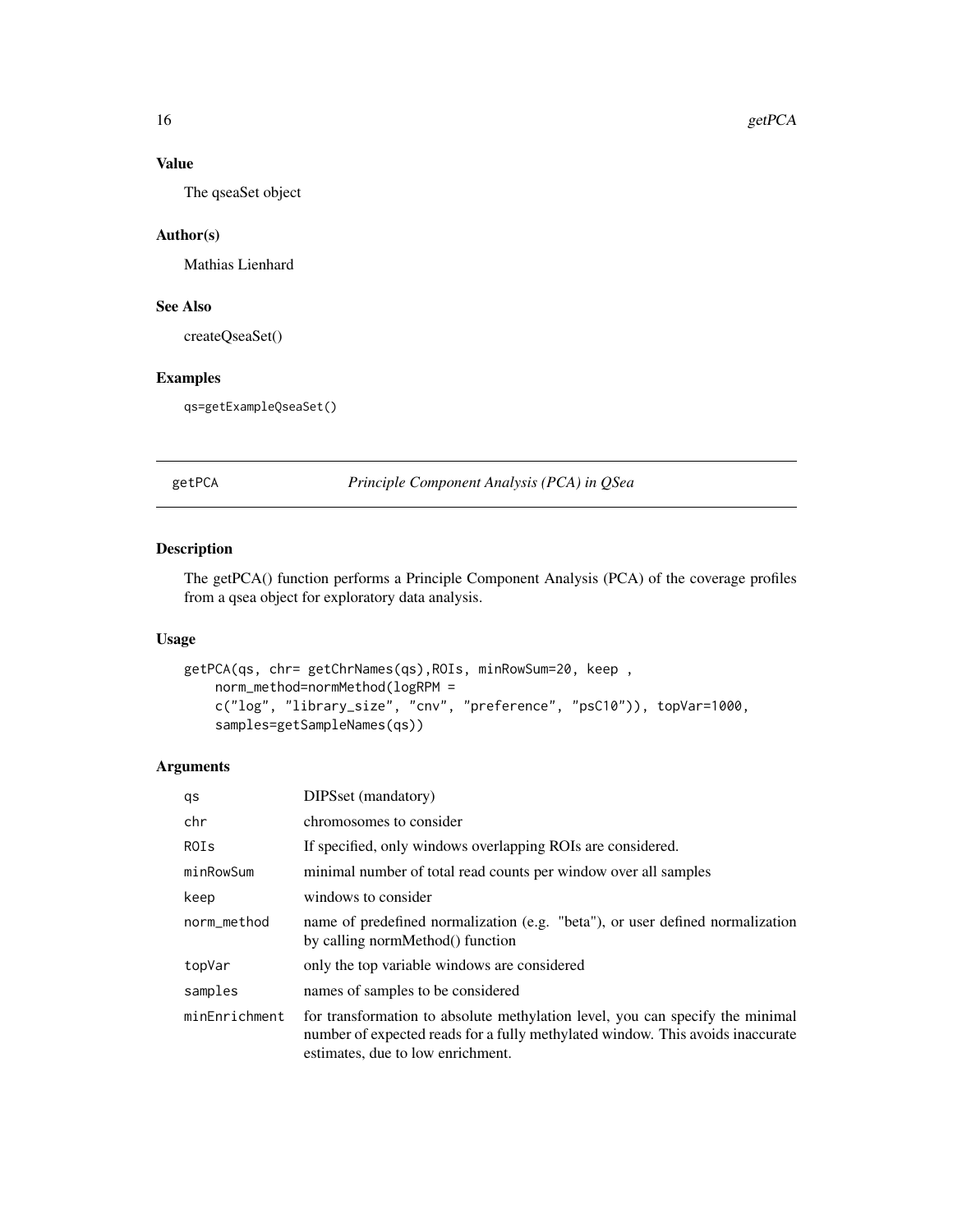# <span id="page-16-0"></span>isSignificant 17

# Details

The principle component analysis is calculated using the singular value decomposition (svd).

# Value

getPCA() returns a list object, containing the svd and information on the selected windows.

# Author(s)

Mathias Lienhard

#### See Also

plotPCA

# Examples

```
qs=getExampleQseaSet( repl=5)
pca=getPCA(qs, norm_method="beta")
colors=c(rep("red", 5), rep("green", 5))
plotPCA(pca, bgColor=colors)
#plotPCAfactors is more interesting, if ROIs have been specified in getPCA
plotPCAfactors(pca)
```

| isSignificant | <b>Finds Significant Regions</b> |
|---------------|----------------------------------|
|               |                                  |

# Description

This function looks for regions, where the test statistic is below the defined thresholds

# Usage

```
isSignificant(glm, contrast = NULL, fdr_th = NULL, pval_th = NULL,
            absLogFC_th = NULL, direction = "both")
```
#### Arguments

| glm         | A qseaGLM object (mandatory)                          |
|-------------|-------------------------------------------------------|
| contrast    | name of contrast to be used                           |
| fdr_th      | a threshold for the false discovery rate              |
| pval_th     | a p value threshold                                   |
| absLogFC_th | the threshold for the absolute value of logFC         |
| direction   | direction of change: either "both", "loss", or "gain" |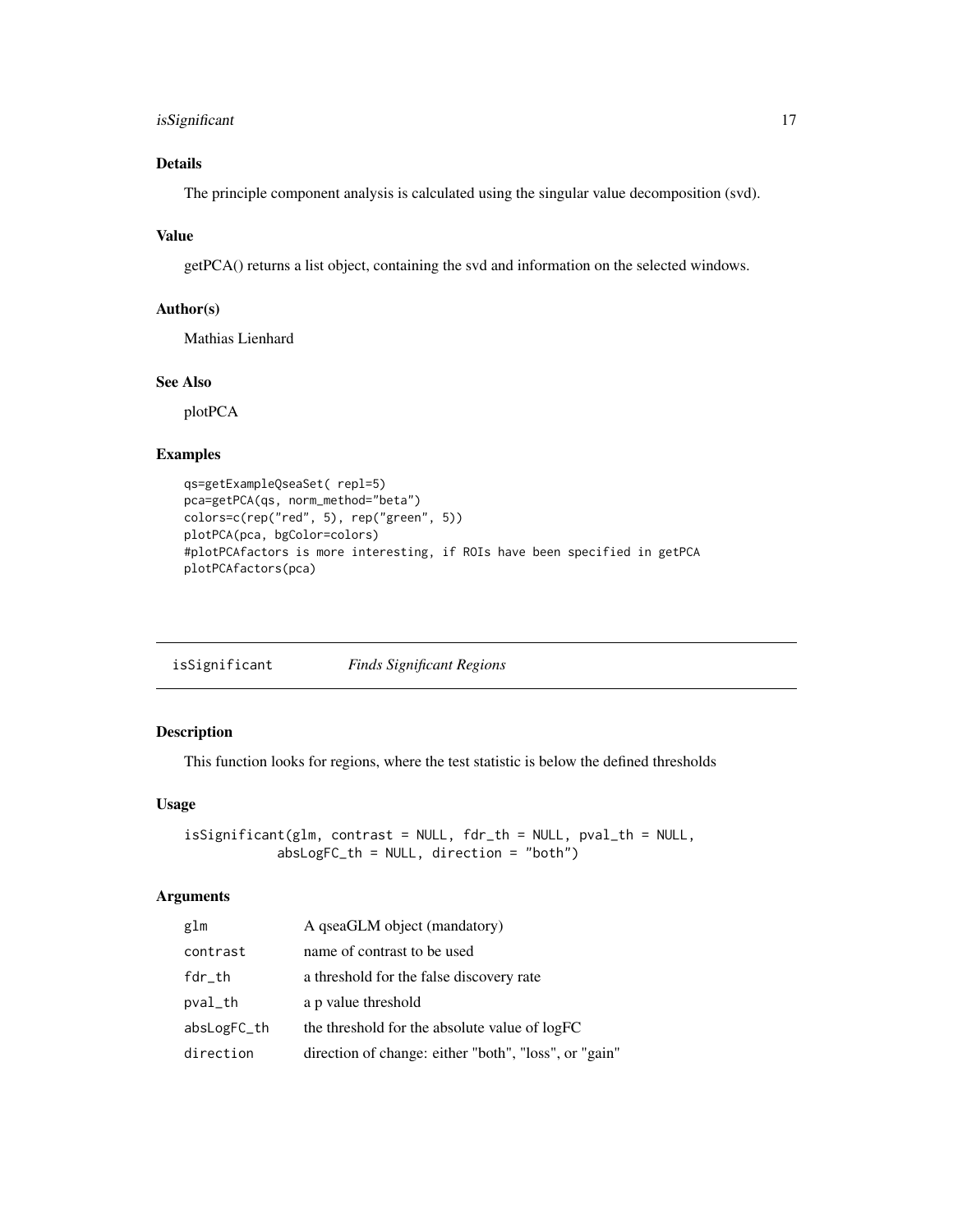# Details

If a threshold is NULL, it is ignored.

For the direction parameter, the following synonyms are valid:

" $loss" == "less" == "hypo"$ 

"gain"  $==$  "more"  $==$  "hyper"

# Value

A vector with indices of significant windows, which can be passed to keep parameter of makeTable() function

#### Author(s)

Mathias Lienhard

#### See Also

makeTable

#### Examples

```
qs=getExampleQseaSet()
design=model.matrix(~group, getSampleTable(qs))
TvN_glm=fitNBglm(qs, design, norm_method="beta")
TvN_glm=addContrast(qs,TvN_glm, coef=2, name="TvN")
sig=isSignificant(TvN_glm, fdr_th=0.01)
```
makeTable *Create a Results Table*

# Description

This function creates a table from the qsea objects qseaSet and qseaTvN\_glm

# Usage

```
makeTable(qs,glm,norm_methods="counts",samples,groupMeans, keep, ROIs,
   annotation, minPvalSummarize, CNV=FALSE, verbose=TRUE, minEnrichment=3,
   chunksize=1e5)
```
<span id="page-17-0"></span>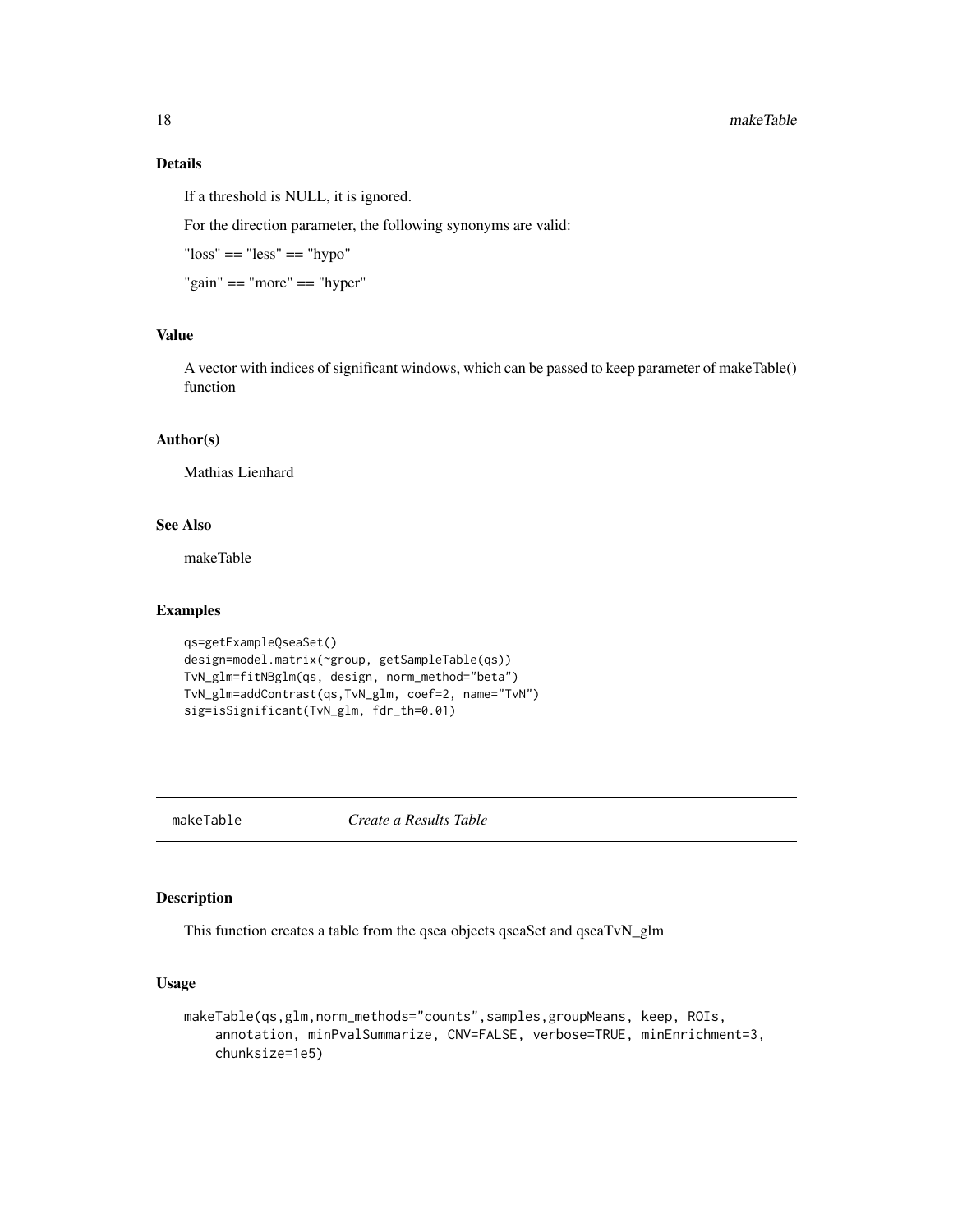#### makeTable 19

# Arguments

| qs               | a qseaSet object (mandatory)                                                                                                                                                                         |
|------------------|------------------------------------------------------------------------------------------------------------------------------------------------------------------------------------------------------|
| glm              | a list of one or more qseaGLM objects (optional)                                                                                                                                                     |
| norm_methods     | ether a character vector of pre-defined normalization combinations, or a list<br>defining normalization combinations. This affects both individual and mean<br>values.                               |
| samples          | The indices of the samples for which individual values are to be written out in<br>the specified order                                                                                               |
| groupMeans       | a named list of indices vectors, defining groups for which mean values are to be<br>written out                                                                                                      |
| keep             | a vector of indices of the windows that are considered (as created by isSignifi-<br>cant)                                                                                                            |
| <b>ROIS</b>      | A GRanges object, containing regions of interest (ROIs). Only windows over-<br>lapping ROIs are considered.                                                                                          |
| annotation       | a named list of GRange objects, containing annotations (e.g. genes, CpG islands,<br>) that are added to the table.                                                                                   |
| minPvalSummarize |                                                                                                                                                                                                      |
|                  | If ROIs are given, you can specify a QseaTvN_glm object. For each ROI the<br>window with the most significant differential coverage is written out                                                   |
| <b>CNV</b>       | If set TRUE, the CNV logFC for the samples specified by samples are written<br>out.                                                                                                                  |
| verbose          | verbosity level                                                                                                                                                                                      |
| minEnrichment    | for transformation to absolute methylation level, you can specify the minimal<br>number of expected reads for a fully methylated window. This avoids inaccurate<br>estimates, due to low enrichment. |
| chunksize        | For efficient memory usage, the table is built up in chunks. With this parameter,<br>the maximum number of windows processed in one chunk is specified.                                              |

# Details

Note that, if overlapping ROIs are specified, windows might emerge in the table several times.

## Value

A result table containing the specified normalized values for the selected windows and samples/groups

# Author(s)

Mathias Lienhard

# See Also

isSignificant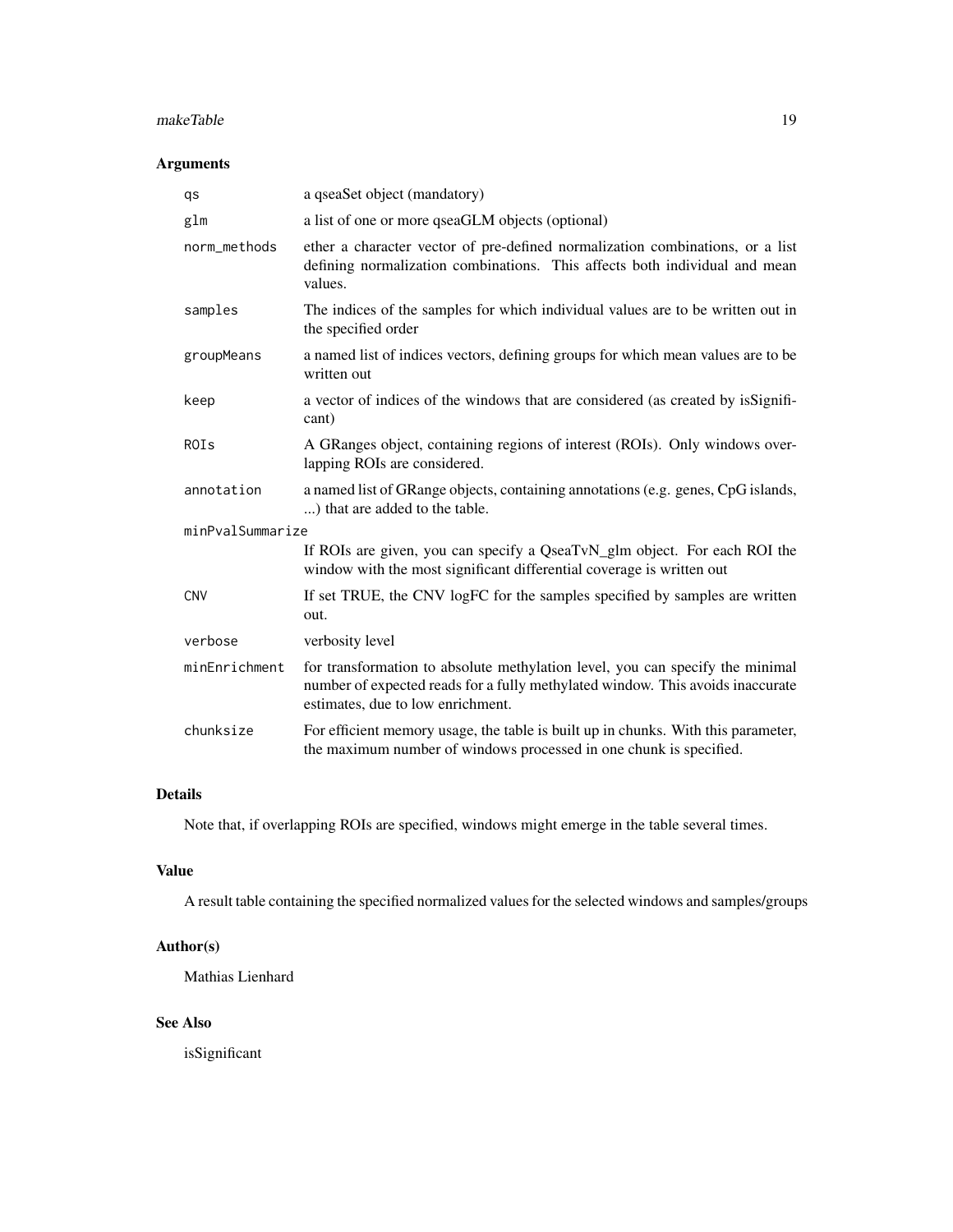# Examples

```
#create example set
qs=getExampleQseaSet()
design=model.matrix(~group, getSampleTable(qs))
TvN_glm=fitNBglm(qs, design, norm_method="beta")
TvN_glm=addContrast(qs,TvN_glm, coef=2, name="TvN")
sig=isSignificant(TvN_glm, fdr_th=0.01)
##Table containing all significant windows
tab1=makeTable(qs=qs, glm=TvN_glm,
    keep=sig, samples=getSampleNames(qs))
##additional CNV logFC for the selected samples
tab2=makeTable(qs=qs, glm=TvN_glm,
   keep=sig, samples=getSampleNames(qs), CNV=TRUE)
##explicit selection of normalization:
##counts (i.e. no normalization, only counts)
tab3=makeTable(qs=qs, glm=TvN_glm, keep=sig,
    samples=getSampleNames(qs), norm_method="counts")
##counts AND %methylation values for individual samples and group means
tab4=makeTable(qs=qs, glm=TvN_glm, keep=sig,
    samples=getSampleNames(qs), groupMeans=getSampleGroups(qs),
    norm_method=c("counts", "beta"))
```

| normMethod | Definition of normalization procedure |  |
|------------|---------------------------------------|--|
|            |                                       |  |

# Description

This function allows to define normalization methods by specifying components.

#### Usage

```
normMethod(methods, ...)
```
#### Arguments

| methods                 | names of predefined normalization methods (for a list of predefined methods,<br>see details)      |
|-------------------------|---------------------------------------------------------------------------------------------------|
| $\cdot$ $\cdot$ $\cdot$ | sets of normalization components, that can be combined to user defined normal-<br>ization methods |

# Details

Predefined normalization methods:

"counts": no normalization, simply raw count values

"reads": same as counts

<span id="page-19-0"></span>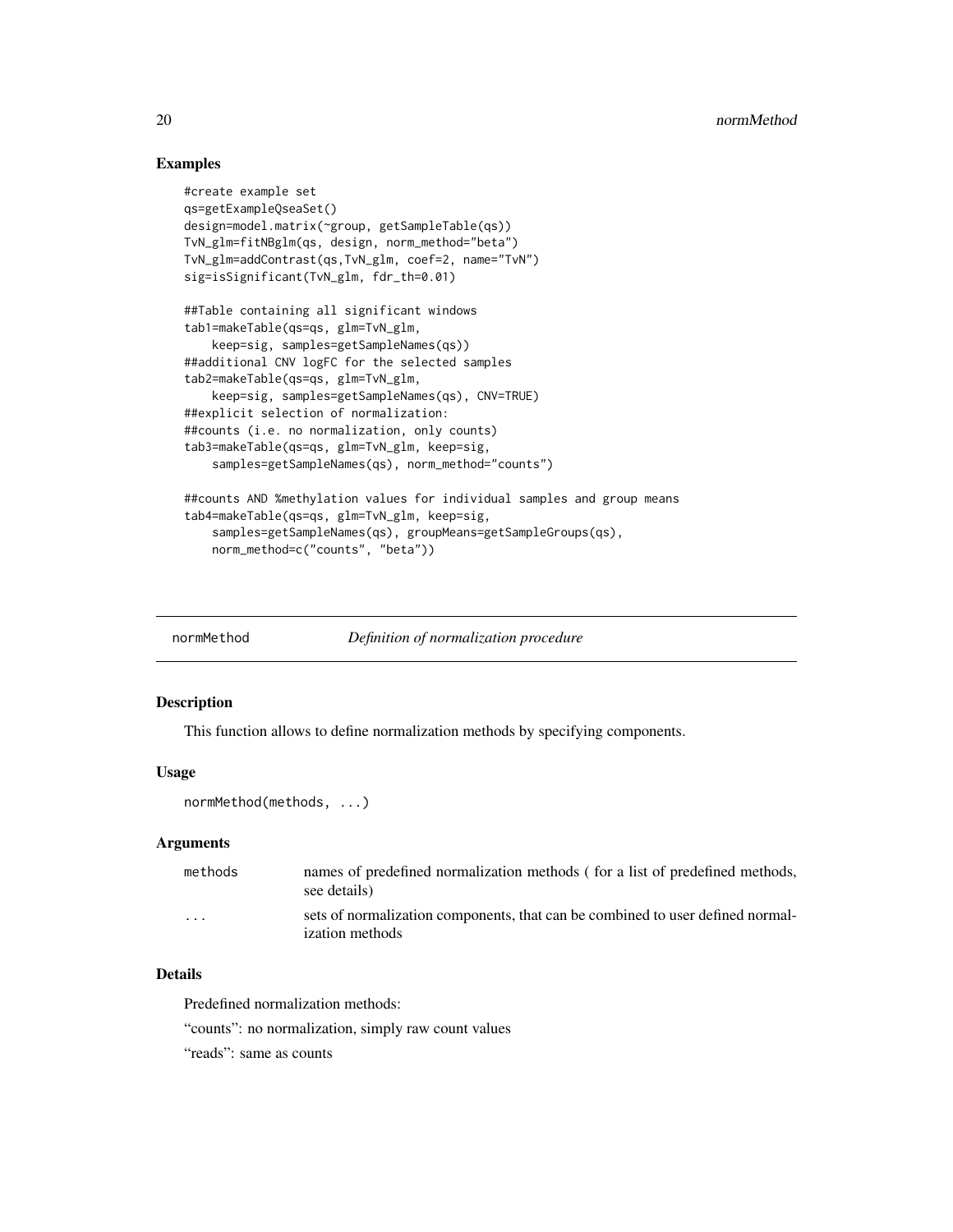#### normMethod 21

"rpm": reads per million mappable reads

"nrpm": CNV normalized reads per million mappable reads

"beta": transformation to % methylation, posterior mean point estimator

"logitbeta": logit transformed beta values

"betaLB": 2.5 lower bound for the point estimator

"betaUB": 97.5 upper bound for the point estimator

Allowd components for user defined normalization methods:

"library\_size": scale by effective library size

"region\_length": scale by window size

"preference": scale by positional sequencing preference

"cnv": scale by CNV ratio

"enrichment": use enrichment profiles for transformation to absolute methylation level

"qXY": quantile estimator for transformation to absolute methylation level. XY must be replaced by the quantile (see example with self defined lower and upper bound)

"offset": consider background reads

WARNING: not all combinations are allowed (eg qXY requires enrichment) and not all allowed combinations are meaningful. Inexperienced users should stick to predefined normalization methods.

#### Value

a list object, containing the components for the specified normalization procedure

#### Author(s)

Mathias Lienhard

#### See Also

makeTable

```
#simply raw counts
nm=normMethod("counts")
#beta-values (% methylation) including lower and upper bounds
nm=normMethod(c("beta", "betaLB", "betaUB"))
#self defined lower and upper bound: 10% and 90% quantile
nm=normMethod("beta",
betaLB_10=c("enrichment", "cnv", "library_size",
    "region_length", "preference","q10", "offset"),
betaUB_90=c("enrichment", "cnv", "library_size",
    "region_length", "preference","q90", "offset")
)
```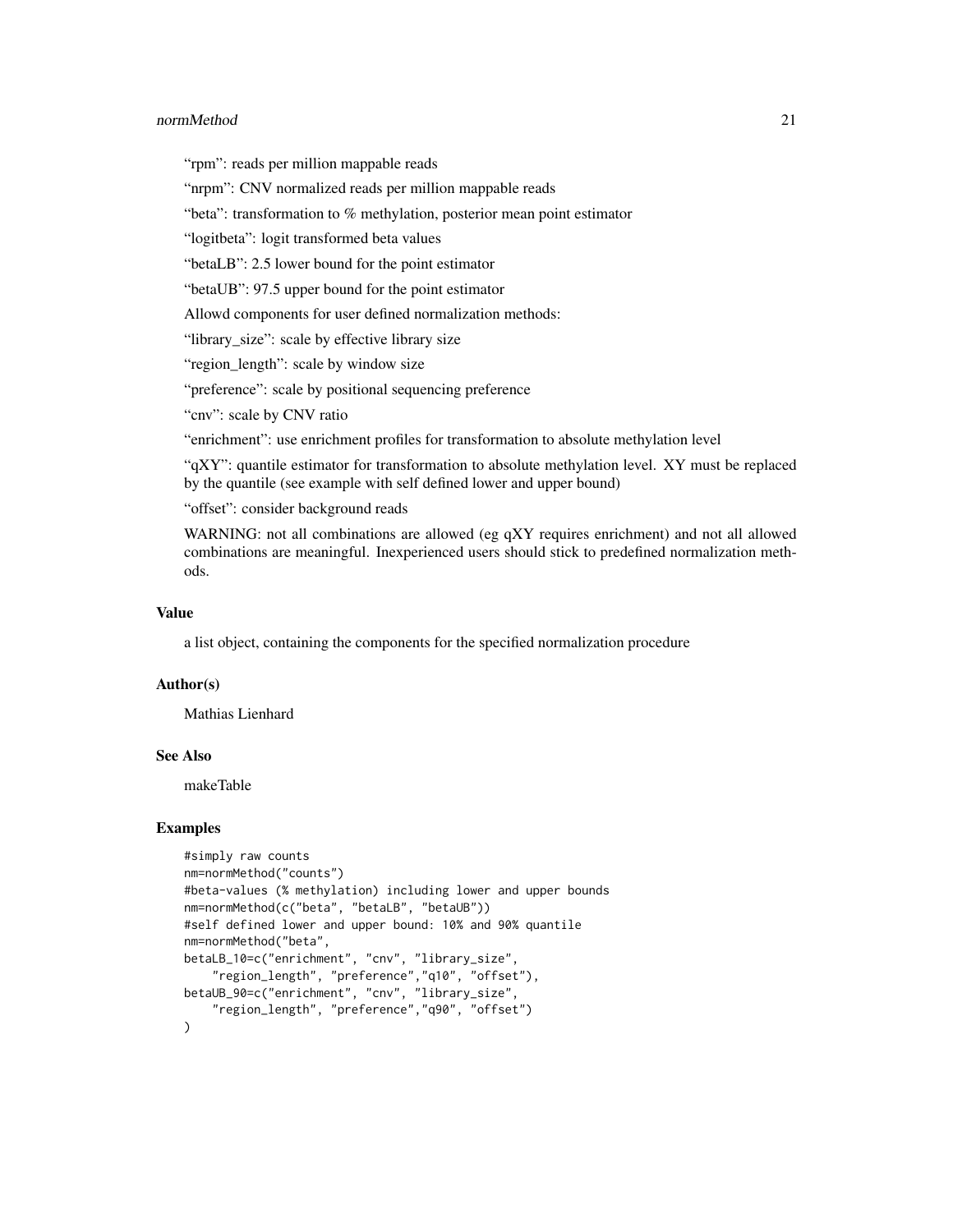<span id="page-21-0"></span>

#### Description

This function plots the Copy Number Variations (CNVs) of the samples in a heatmap like representation. Amplified regions are depicted in red, whereas deletions are depicted green, and CNV free regions blue. The samples are ordered by an hierarchical clustering.

## Usage

```
plotCNV(qs, dist = c("euclid", "cor")[1], clust_method = "complete",
            chr = getChrNames(qs), samples =getSampleNames(qs),
            cex = 1, labels = c(TRUE, TRUE, TRUE, TRUE), naColor = "darkgrey",
            indicateLogFC = TRUE )
```
# Arguments

| qs            | a qseaSet object (mandatory)                                                                               |
|---------------|------------------------------------------------------------------------------------------------------------|
| dist          | distance measure for clustering. dQuoteeuclidian or dQuotecorrelation based<br>$(1$ -cor $)$               |
| clust_method  | method to be passed to holyst                                                                              |
| chr           | vector of chromosomes to be depicted                                                                       |
| samples       | samples for which CNVs are depicted                                                                        |
| cex           | font size of labels                                                                                        |
| labels        | Boolean vector of length four (bottom, left, top, right), specifying the sides of<br>the map to be labeled |
| naColor       | Color for regions without CNV information                                                                  |
| indicateLogFC | indicate the CNV logFC values in the legend                                                                |

#### Value

This function returns the pairwise distances of the CNV profiles, on which the clustering is based on.

# Author(s)

Mathias Lienhard

```
qs=getExampleQseaSet()
plotCNV(qs, labels=c(FALSE, TRUE, TRUE, FALSE))
```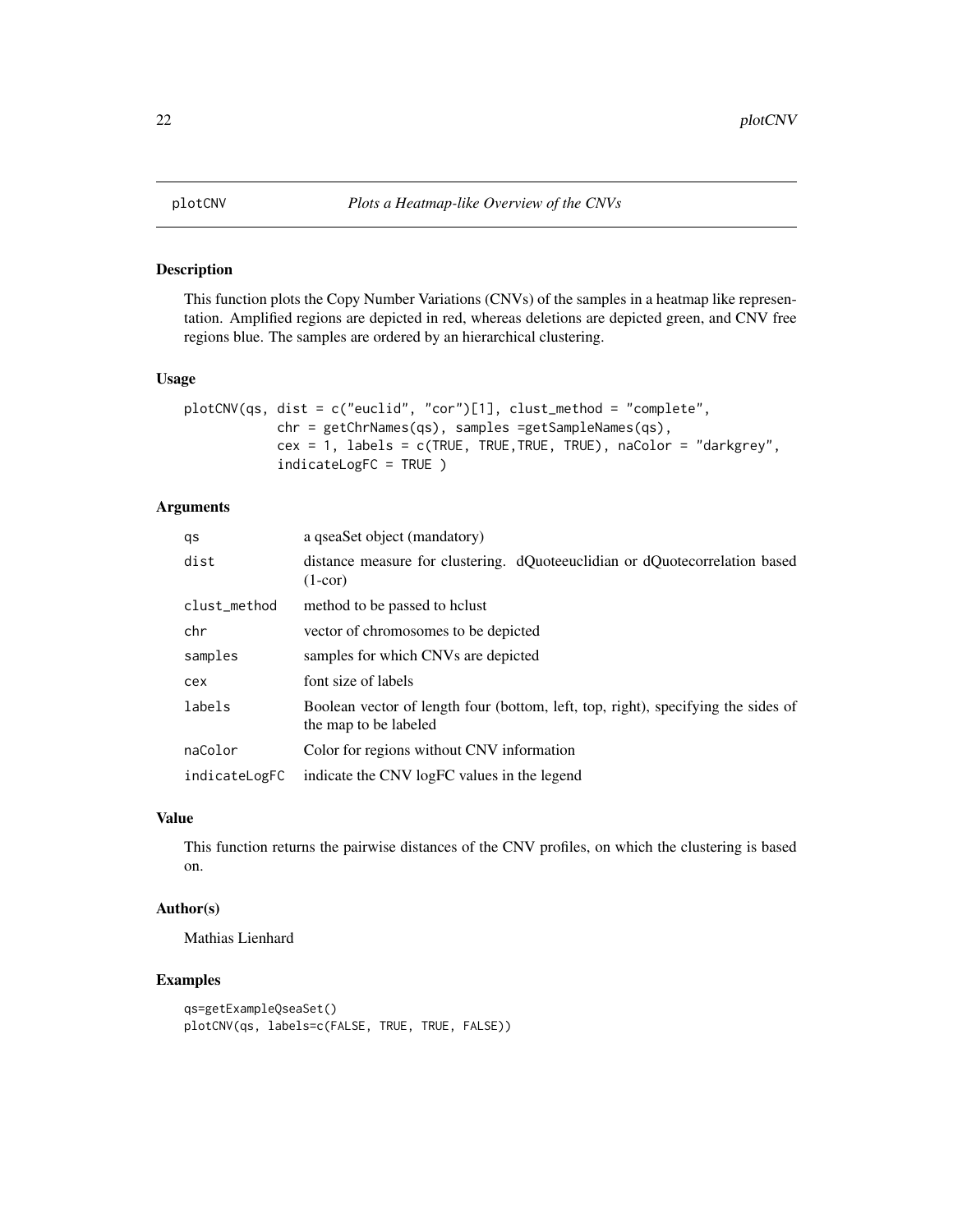## <span id="page-22-0"></span>Description

This function plots the normalized coverage of specified samples in a specified region, together with annotations, in a genome-browser-like fashion

# Usage

```
plotCoverage(qs,test_results, chr, start, end, samples,samples2,
norm_method="nrpkm", yoffset, xlab="Position",
ylab="MeDIP seq", col="black", main, reorder="non", indicate_reorder=TRUE,
distfun=dist, clustmethod="complete", scale=TRUE, steps=TRUE, space=0.05,
baselines=TRUE, scale_val, scale_unit=NULL, logFC_pc=.1, cex=1, smooth_width,
smooth_function=mean, regions, regions_lwd=1, regions_col,
regions_offset, regions_names, regions_dash=0.1)
```
# Arguments

| qs               | a qseaSet object                                                                                                                                                           |
|------------------|----------------------------------------------------------------------------------------------------------------------------------------------------------------------------|
| chr              | the chromosome of the region to be depicted                                                                                                                                |
| start            | the start position of the region to be depicted                                                                                                                            |
| end              | the end position of the region to be depicted                                                                                                                              |
| samples          | the indices of the samples to be depicted                                                                                                                                  |
| samples2         | if specified, used to calculated logFC (samples/samples2) profiles, must be of<br>same length as samples                                                                   |
| logFC_pc         | if samples2 is specified and logFC are calculated, this parameter specifies the<br>pseudocount to avoid division by zero                                                   |
| norm_method      | a vector of normalization methods to be combined                                                                                                                           |
| yoffset          | horizontal offset, used to adjust the space between the profiles                                                                                                           |
| xlab             | title for the x axis                                                                                                                                                       |
| ylab             | title for the y axis                                                                                                                                                       |
| main             | an overall title for the plot                                                                                                                                              |
| col              | color vector for the samples (is recycled)                                                                                                                                 |
| reorder          | indicate whether, and if yes how, the samples are reordered. Valid values are<br>"non", "clust", "max", "minP", or a genomic position within the range that is<br>depicted |
| test_results     | a qseaGLM object, used to find the region with minimal p value (only if re-<br>$order="minP")$                                                                             |
| indicate_reorder |                                                                                                                                                                            |
|                  | indicate the window that has been used for reordering by an arrow.                                                                                                         |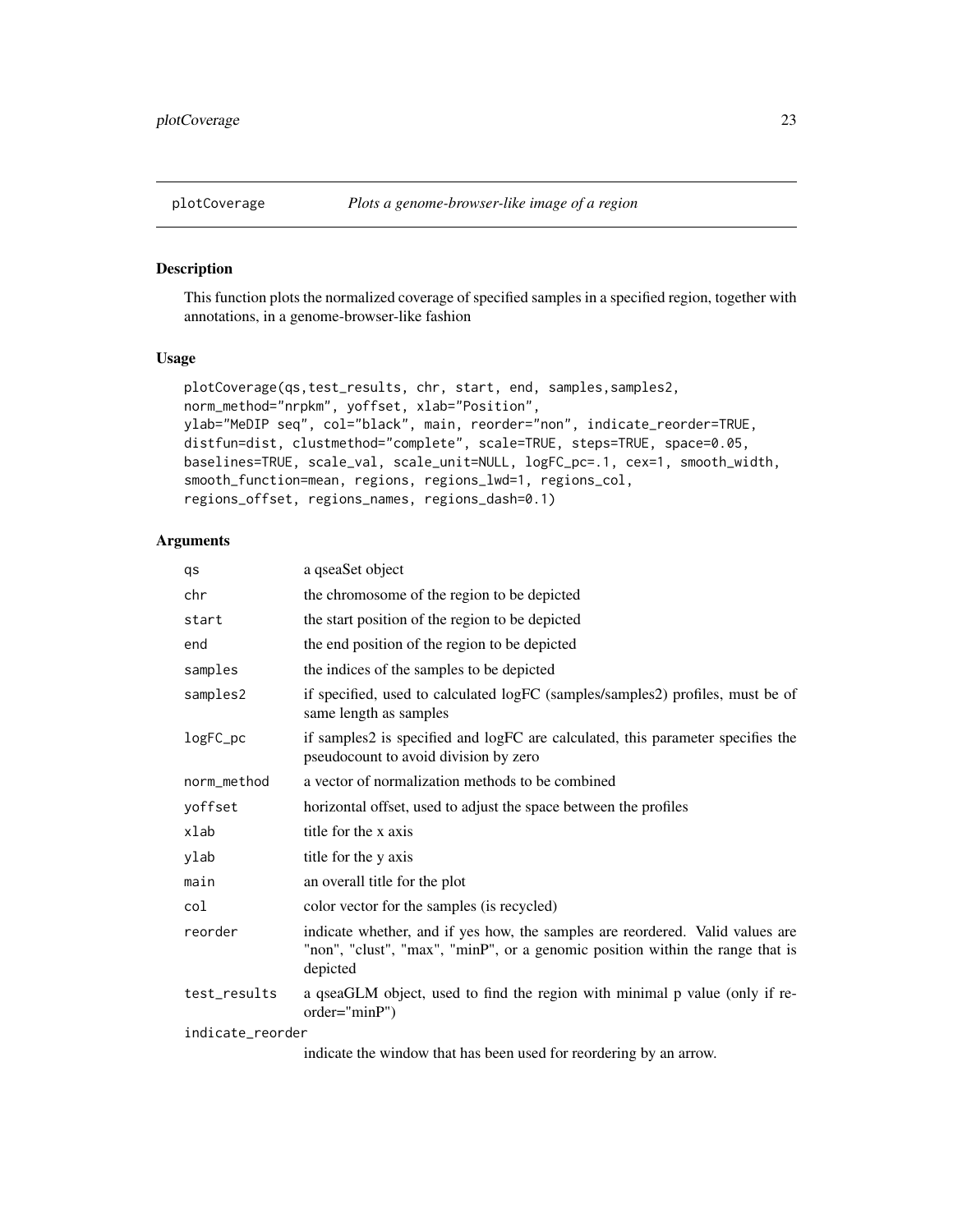| distfun         | if reorder="clust": for hierarchical clustering for reordering                                                      |
|-----------------|---------------------------------------------------------------------------------------------------------------------|
| clustmethod     | if reorder="clust": for hierarchical clustering for reordering                                                      |
| scale           | if set TRUE, print a bar scale                                                                                      |
| scale_val       | length of the bar scale                                                                                             |
| scale_unit      | unit of the bar scale                                                                                               |
| steps           | plot the coverage as step function (steps=TRUE), or as lines                                                        |
| space           | fraction of the plot set aside for sample names etc.                                                                |
| baselines       | depict the baselines (zero) of the coverage profiles                                                                |
| cex             | font size                                                                                                           |
| smooth_width    | number of windows to be considered for sliding window smoothing                                                     |
| smooth_function |                                                                                                                     |
|                 | function to be applied on the sliding windows for smoothing                                                         |
| regions         | named list of GenomicRanges objects, containing annotation (eg exons) to be<br>depicted below the coverage profiles |
| regions_lwd     | vector of line width for the                                                                                        |
| regions_col     | vector of colors for the regions                                                                                    |
| regions_offset  | offset value, defining the space between the regions                                                                |
| regions_names   | vector of column names, that store the names of the regions                                                         |
| regions_dash    | vector, specifying the length of the end dashes of the regions                                                      |

# Value

list containing a table containing the plotted coverage values, the position that has been used for ordering, and the image coordinates

# Author(s)

Mathias Lienhard

```
qs=getExampleQseaSet(repl=5)
colors=c(rep("red", 5), rep("green", 5))
plot(1)
plotCoverage(qs,samples=getSampleNames(qs),
    chr="chr1", start=1960001, end=1970001,col=colors,
    norm_method="beta", yoffset=1,space=.2, reorder=1964500)
plotCoverage(qs,samples=getSampleNames(qs),
    chr="chr1", start=1960001, end=1970001,col=colors,
    norm_method="beta", yoffset=1,space=.2, reorder="clust")
```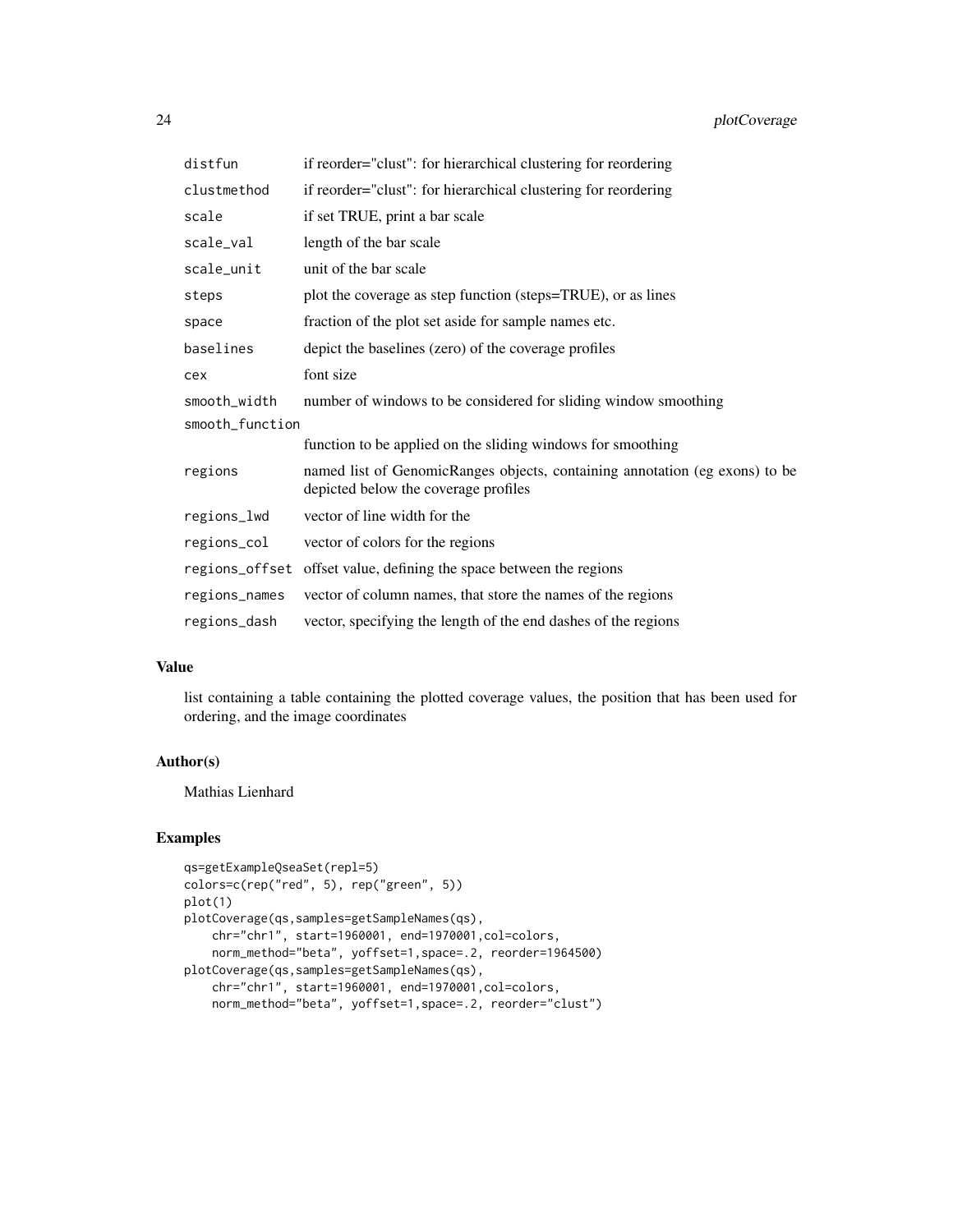<span id="page-24-0"></span>plotEnrichmentProfile *Plotting functions for enrichment profiles*

# Description

Plots the estimated sequence pattern dependent enrichment profile for one or several samples as a matrix of plots

#### Usage

```
plotEnrichmentProfile(qs,sample, sPoints=seq(0,30,1),
   fitPar=list(lty=2, col="green"),cfPar=list(lty=1), densityPar, meanPar,...)
plotEPmatrix(qs, sa=getSampleNames(qs),nrow=ceiling(sqrt(length(sa))),
   ncol=ceiling(length(sa)/nrow), ...)
```
# Arguments

| The qseaSet object                                                                                         |
|------------------------------------------------------------------------------------------------------------|
| The index of the sample for which the enrichment profile should be depicted                                |
| The values at which the enrichment profile function is evaluated                                           |
| List of parameters for depiction of the fitted enrichment profile function (see<br>details)                |
| List of parameters for depiction of the empirical enrichment profile (see details)                         |
| List of parameters for depiction high density scatterplot of coverage and pattern<br>density (see details) |
| List of parameters for depiction of the mean coverage per pattern density bin<br>(see details)             |
| vector of samples to be depicted in matrix plot                                                            |
| number of rows in matrix plot                                                                              |
| number of columns in matrix plot                                                                           |
| Further graphical parameters may also be supplied                                                          |
|                                                                                                            |

# Details

Parameter lists for lines in the plot (e.g. fitPar, cfPar and meanPar) are passed to graphics::lines(), densityPar are passed to graphics::smoothScatter() function.

# Value

plotEnrichmentProfile returns the coordinates of the enrichment profile. plotEPmatrix returns enrichment profile coordinates for all depicted samples.

## Author(s)

Mathias Lienhard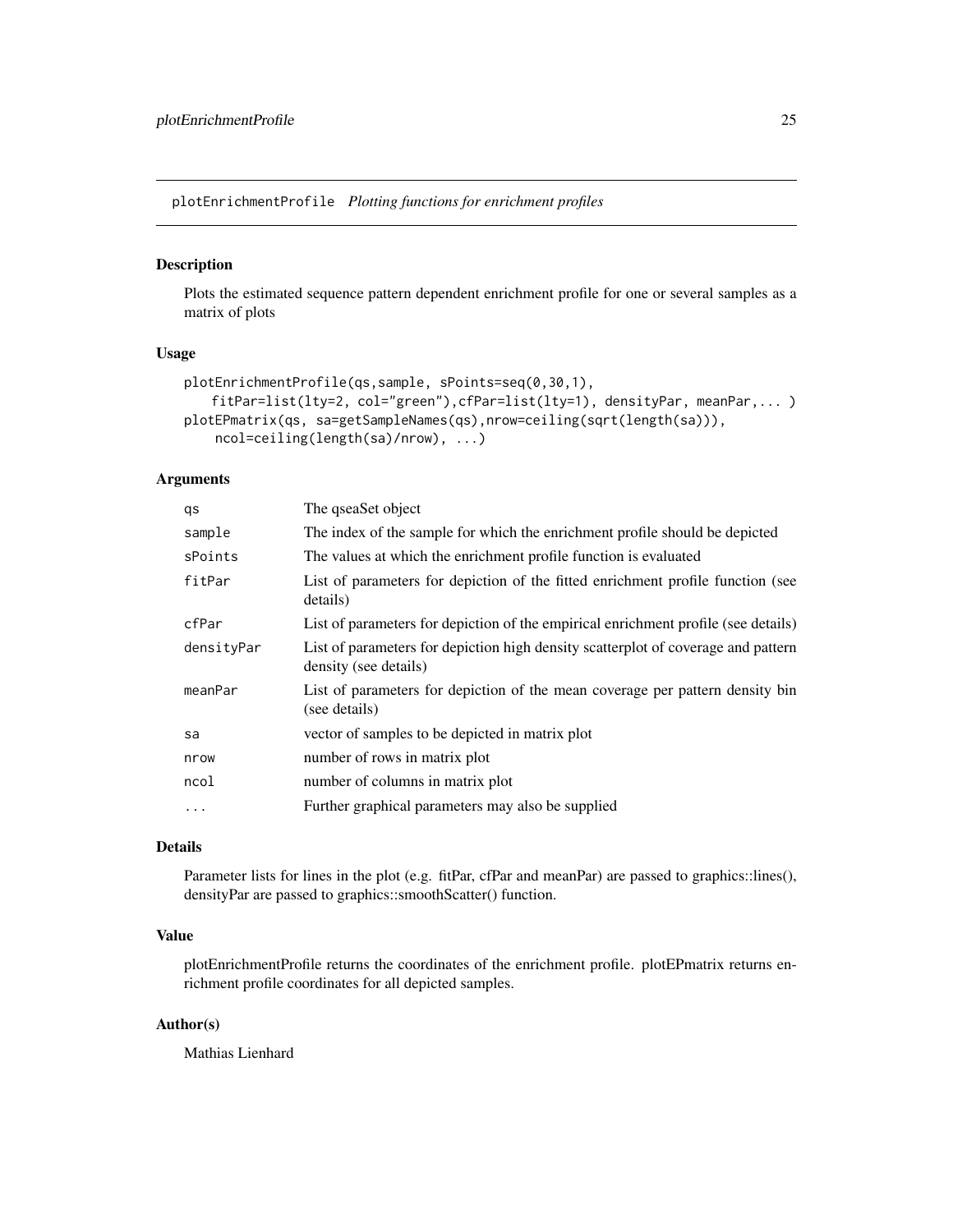# See Also

addEnrichmentParameters

#### Examples

```
#create example object with different sequencing depth
qs=getExampleQseaSet(expSamplingDepth=50*10^(1:4), repl=4)
#enrichment profile for one sample
plotEnrichmentProfile(qs, "Sim4T")
#enrichment profile for all samples
plotEPmatrix(qs)
```
plotPCA *Plots for Principle Component Analysis (PCA) in QSEA*

# Description

The principle components can be depicted using the plotting methods plotPCA and plotPCAfactors

# Usage

```
## S4 method for signature 'qseaPCA'
plotPCA(object,plotComponents=c(1,2), fgColor="black",
   bgColor = "white", legend, plotLabels=TRUE, radius=5, labelOffset=.5,
    labelPos=1, labelAdj, labelColor="black", cex=1, ...)
## S4 method for signature 'qseaPCA'
plotPCAfactors(object,plotComponents=c(1,2),
   fgColor="black",bgColor = "white", plotTopLabels=100, labelsOfInterest,
   radius=1, labelOffset=.5,labelPos=1,labelColor="black", cex=1, ...)
```
#### Arguments

| object      | the qseaPCA object, resulting from the getPCA function                            |
|-------------|-----------------------------------------------------------------------------------|
|             | plotComponents vector of the two components of the PCA                            |
| fgColor     | vector of foreground colors for the circles                                       |
| bgColor     | vector of background colors for the circles                                       |
| legend      | add a legend to the plot                                                          |
| plotLabels  | if set TRUE, the labels of the samples are written in the plot                    |
| radius      | defines the size of the plotted circles                                           |
| labelOffset | defines the offset of the labels to the circles                                   |
| labelPos    | specify position of the labels in the plot (see graphics::text)                   |
| labelAdj    | alternative way to specify position of the labls in the plot (see graphics::text) |
| labelColor  | a vector of colors for the labels                                                 |

<span id="page-25-0"></span>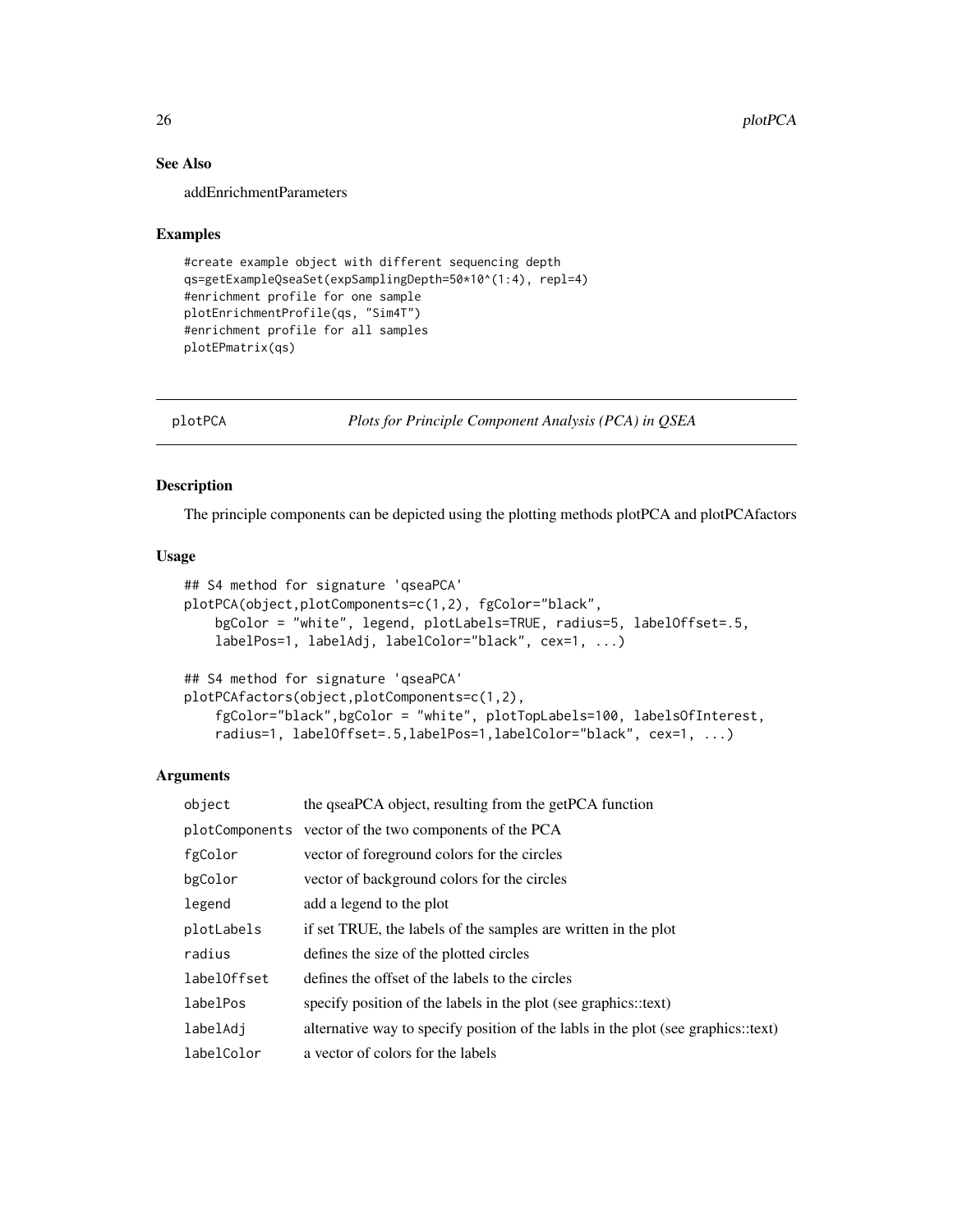# <span id="page-26-0"></span>qseaGLM-class 27

| cex              | font size of the labels                                                                     |
|------------------|---------------------------------------------------------------------------------------------|
|                  | plotTopLabels labels of factors with strongest contribution to plotted components are shown |
| labelsOfInterest |                                                                                             |
|                  | vector of factor names that are highlighted and labeled in the plot                         |
| $\cdots$         | further graphical parameters                                                                |

#### Value

The functions return a list with the coordinates of the depicted components

#### Author(s)

Mathias Lienhard

# See Also

plotPCA

# Examples

```
qs=getExampleQseaSet( repl=5)
pca=getPCA(qs, norm_method="beta")
colors=c(rep("red", 5), rep("green", 5))
```

```
plotPCA(pca, bgColor=colors)
#plotPCAfactors is more interesting, if ROIs have been specified in getPCA
plotPCAfactors(pca)
```
qseaGLM-class *qseaGLM class and its methods*

# Description

The qseaGLM class is used in qsea to store fitted coefficients of the GLM.

# Slots

fullModelDesign: design matrix of full model

fullModel : list containing parameters and fitted coefficients of full model

parameters: list of parameters used to create the object

contrast: list of lists containing parameters and the fitted model coeficients of the reduced models windows: vector of window indices, for which GLMs have been fitted

## Author(s)

Matthias Lienhard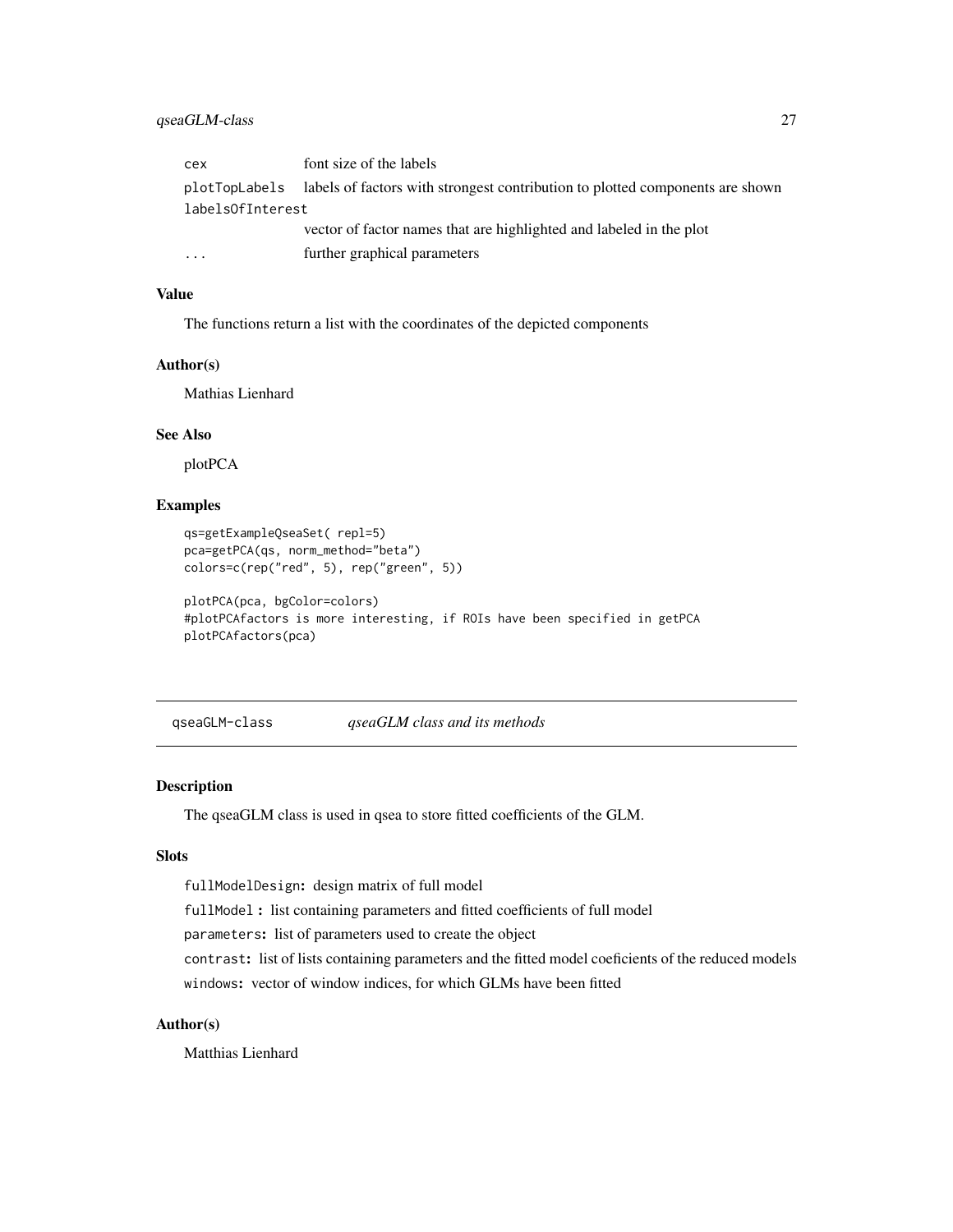#### Examples

showClass("qseaGLM")

qseaPCA-class *qseaPCA class and its methods*

#### **Description**

The qseaPCA class is used in qsea to store results of the principle component analysis.

#### **Slots**

svd: singular value decomposition sample\_names : names of the samples factor\_names: names of the genomic windows involved

# Author(s)

Matthias Lienhard

#### Examples

showClass("qseaPCA")

qseaSet-class *qseaSet class and its methods*

### Description

The qseaSet class is used in qsea to store information about the coverage, the dependent organism, the chromosomes included in the input file, the length of the included chromosomes (automatically loaded), the number of regions, and optionally CNV information.

# Slots

sampleTable: Object of class "data.frame": the sample table

count\_matrix: Object of class "matrix": matrix containing the coverage for all samples

- zygosity: Object of class "matrix": matrix containing the zygosity for all chromosomes and all samples
- regions: Object of class "GenomicRanges": the genomic regions for the coverage matrix

parameters: Object of class "list": the parameter list used to create this object

cnv: Object of class "GenomicRanges": CNV ranges and logFCs

enrichment : Object of class "list": parameters of the sequence pattern enrichment analysis

libraries : Object of class "matrix": parameters of the sequencing libraries

<span id="page-27-0"></span>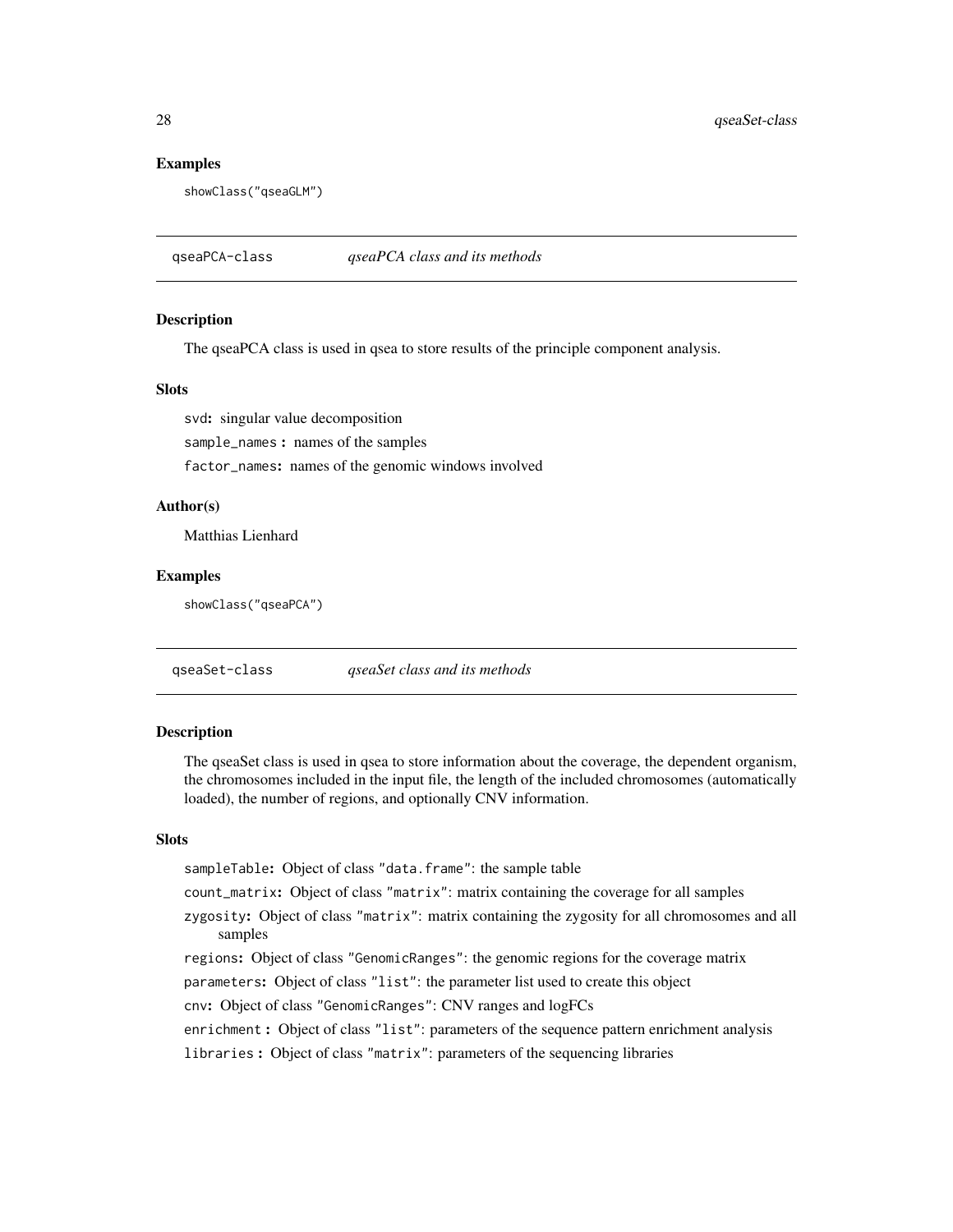#### <span id="page-28-0"></span>regionStats 29

#### **Methods**

getSampleTable signature(object = "qseaSet"): extracts the sample table of a qsea set getSampleNames signature(object = "qseaSet"): extracts the sample names of a qsea set

- $getSampleGroups$  signature(object = "qseaSet"): extracts the sample groups of a qsea set
- getChrNames signature(object = "qseaSet"): returns the analysed chromosomes
- getCounts signature(object = "qseaSet"): extracts the count matrix a qsea set
- **getRegions** signature(object = "qseaSet"): extracts the regions object of a qsea set
- getParameters signature(object = "qseaSet"): extracts the parameter list of a qsea set
- getLibSize signature(object = "qseaSet"): extracts the library size (eg the total number of read counts per sample)
- getNormFactors signature(object = "qseaSet"): extracts the list with the different normalization factors
- hasCNV signature(object = "qseaSet"): TRUE if CNV information is present, FALSE otherwise
- getCNV signature(object = "qseaSet"): extracts the CNV regions and logFCs
- getOffset signature(object = "qseaSet"): extracts offset of rpkm scaled background reads
- getWindowSize signature(object = "qseaSet"): returns the window size of the object
- getZyosity signature(object = "qseaSet"): returns the zygosity matrix of the object
- setZygosity signature(object = "qseaSet", zygosityMatrix): sets the zygosity matrix, and resets CNV

#### Author(s)

Matthias Lienhard

#### Examples

showClass("qseaSet")

regionStats *Counts the Windows in Regions of Interest*

#### **Description**

This function takes a list of window indices and a list of ROIs and counts the number of overlapping windows

#### Usage

```
regionStats(qs, subsets = list(covered = which(rowSums(getCounts(qs)) >= 20)),
ROIs = list(), minoverlap = 0, maxgap = -1)
```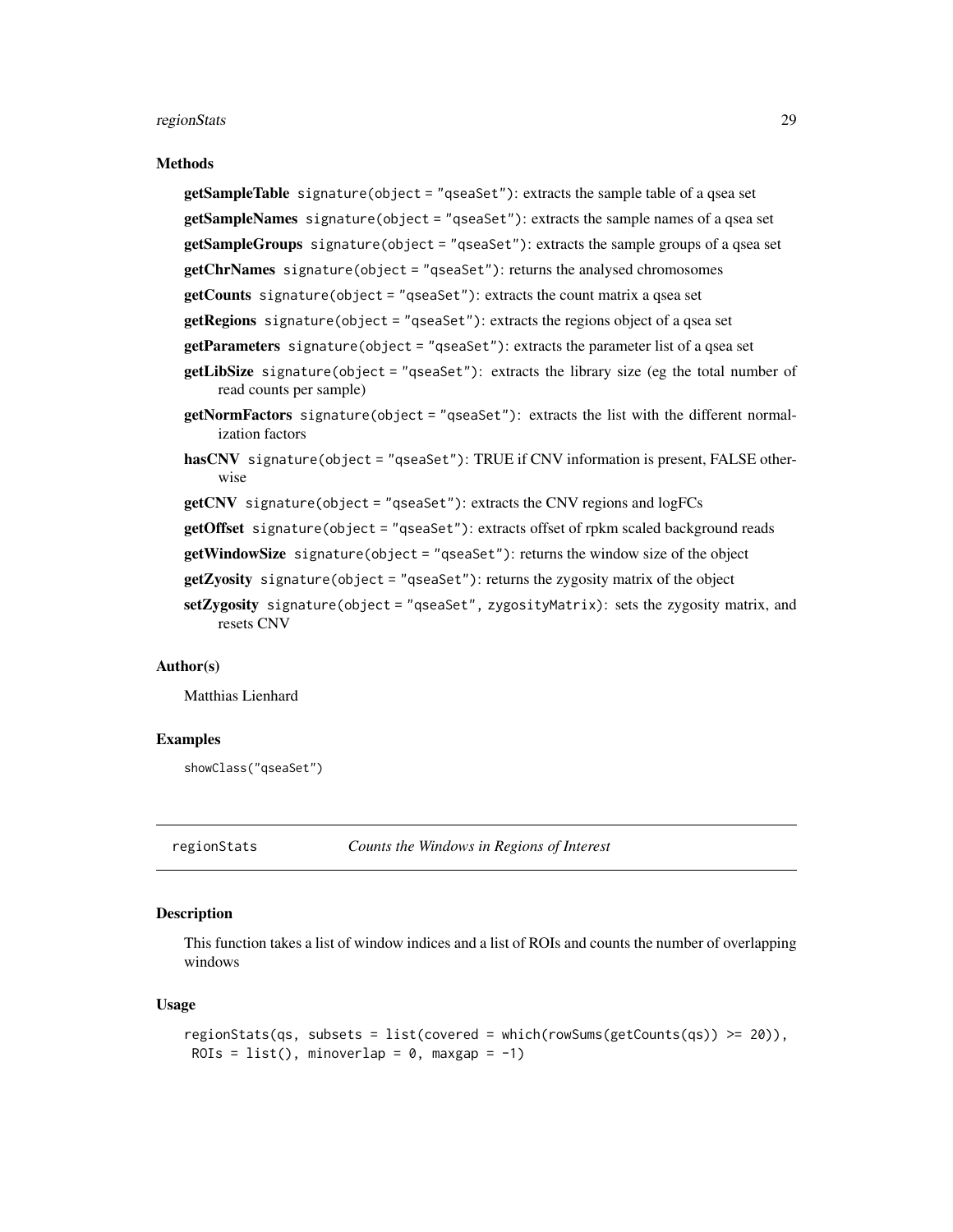30 regionStats

#### Arguments

| qs         | A qsea Set object             |
|------------|-------------------------------|
| subsets    | A list of window indices      |
| ROIs       | A list of Regions of Interest |
| minoverlap | Passed to findOverlaps        |
| maxgap     | Passed to findOverlaps        |

# Value

a matrix, containing the total number of windows overlapping the ROIs and the numbers of windows from the subset list overlapping ROIs

#### Author(s)

Mathias Lienhard

#### See Also

findOverlaps

```
qs=getExampleQseaSet()
#as an example, we analyze the fraction of reads covered by at least 10
#or at least 20 reads, for bins of CpG density
ROIs=list()
regs=getRegions(qs)
cpg=getRegions(qs)$CpG_density
bins=seq(0,30,5)
for(i in 1:(length(bins)-1)){
    n=paste0(bins[i],"-",bins[i+1]," CpGs")
    ROIs[[n]]=regs[which(cpg>=bins[i] & cpg < bins[i+1])]
}
subsets = list(
    ">=10" = which(rowSums(getCounts(qs)) >= 10,">>20" = which(rowSums(getCounts(qs)) >= 20)coverage_stats=regionStats(qs, subsets, ROIs)
coverage_stats_rel=coverage_stats[,-1]/coverage_stats[,1]
x=barplot(t(coverage_stats_rel)*100,ylab="fraction of windows[%]",
    beside=TRUE, legend=TRUE, las=2, args.legend=list(x="topleft"),
    main="Covered Windows")
```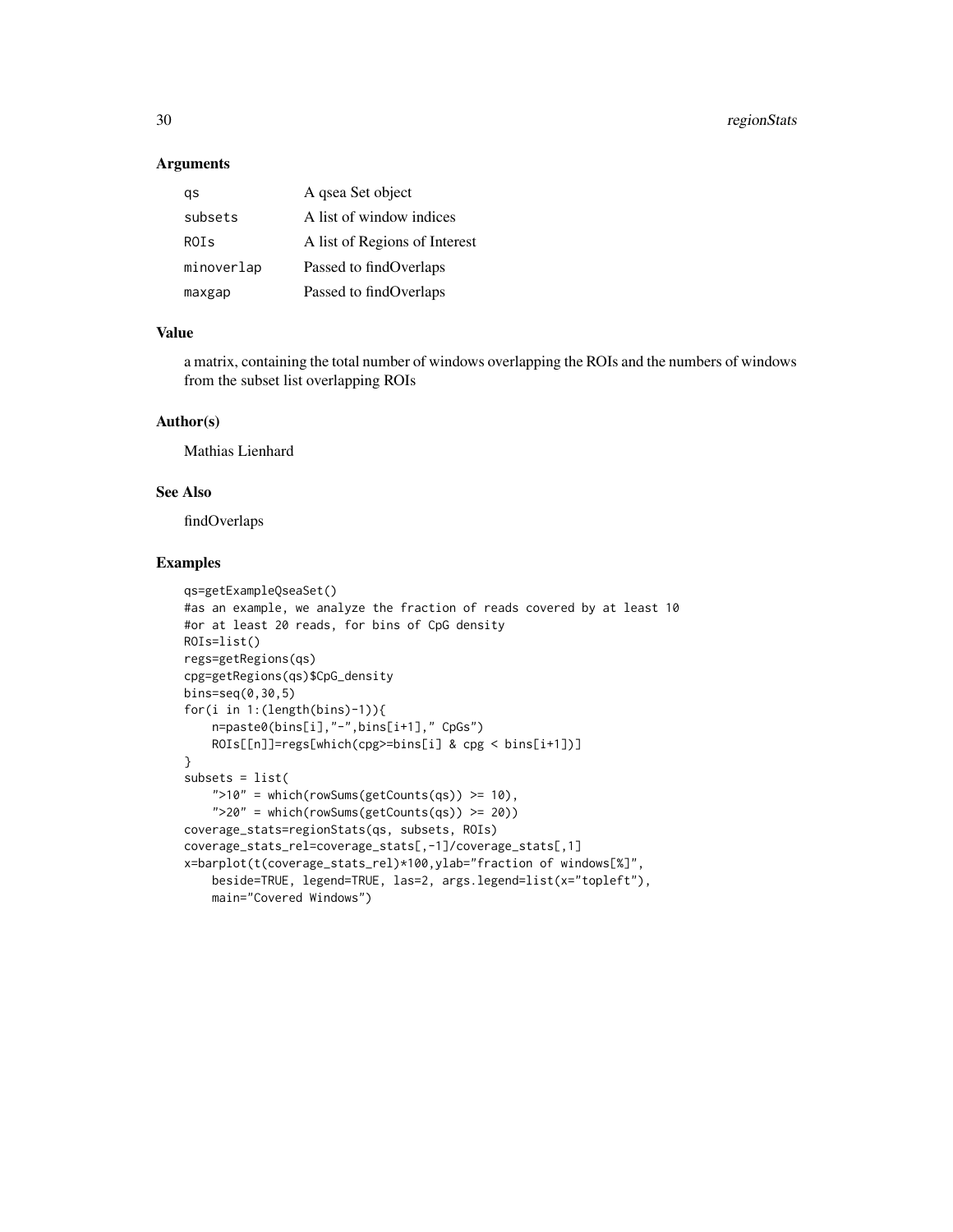# <span id="page-30-0"></span>**Index**

∗ classes qseaGLM-class, [27](#page-26-0) qseaPCA-class, [28](#page-27-0) qseaSet-class, [28](#page-27-0) ∗ package qsea-package, [2](#page-1-0) addCNV, [3](#page-2-0) addContrast, [4](#page-3-0) addCoverage, [5](#page-4-0) addEnrichmentParameters, [7](#page-6-0) addLibraryFactors, [8](#page-7-0) addNewSamples, [9](#page-8-0) addOffset, [10](#page-9-0) addParameters,qseaGLM-method *(*qseaGLM-class*)*, [27](#page-26-0) addParameters,qseaSet-method *(*qseaSet-class*)*, [28](#page-27-0) addPatternDensity, [11](#page-10-0) addSeqPref, [12](#page-11-0) createQseaSet, [13](#page-12-0) fitNBglm, [14](#page-13-0) getChrNames *(*qseaSet-class*)*, [28](#page-27-0) getChrNames,qseaSet-method *(*qseaSet-class*)*, [28](#page-27-0) getCNV *(*qseaSet-class*)*, [28](#page-27-0) getCNV,qseaSet-method *(*qseaSet-class*)*, [28](#page-27-0) getCounts *(*qseaSet-class*)*, [28](#page-27-0) getCounts,qseaSet-method *(*qseaSet-class*)*, [28](#page-27-0) getExampleQseaSet, [15](#page-14-0) getLibSize *(*qseaSet-class*)*, [28](#page-27-0) getLibSize,qseaSet-method *(*qseaSet-class*)*, [28](#page-27-0) getNormFactors *(*qseaSet-class*)*, [28](#page-27-0) getNormFactors,qseaSet-method *(*qseaSet-class*)*, [28](#page-27-0)

getOffset *(*qseaSet-class*)*, [28](#page-27-0) getOffset,qseaSet-method *(*qseaSet-class*)*, [28](#page-27-0) getParameters *(*qseaSet-class*)*, [28](#page-27-0) getParameters,qseaGLM-method *(*qseaGLM-class*)*, [27](#page-26-0) getParameters,qseaSet-method *(*qseaSet-class*)*, [28](#page-27-0) getPCA, [16](#page-15-0) getRegions *(*qseaSet-class*)*, [28](#page-27-0) getRegions,qseaSet-method *(*qseaSet-class*)*, [28](#page-27-0) getSampleGroups *(*qseaSet-class*)*, [28](#page-27-0) getSampleGroups,qseaSet-method *(*qseaSet-class*)*, [28](#page-27-0) getSampleNames *(*qseaSet-class*)*, [28](#page-27-0) getSampleNames,qseaGLM-method *(*qseaGLM-class*)*, [27](#page-26-0) getSampleNames,qseaPCA-method *(*qseaPCA-class*)*, [28](#page-27-0) getSampleNames,qseaSet-method *(*qseaSet-class*)*, [28](#page-27-0) getSampleTable *(*qseaSet-class*)*, [28](#page-27-0) getSampleTable,qseaSet-method *(*qseaSet-class*)*, [28](#page-27-0) getWindowSize *(*qseaSet-class*)*, [28](#page-27-0) getWindowSize,qseaSet-method *(*qseaSet-class*)*, [28](#page-27-0) getZygosity *(*qseaSet-class*)*, [28](#page-27-0) getZygosity,qseaSet-method *(*qseaSet-class*)*, [28](#page-27-0) hasCNV *(*qseaSet-class*)*, [28](#page-27-0) hasCNV,qseaSet-method *(*qseaSet-class*)*, [28](#page-27-0)

isSignificant, [17](#page-16-0) makeTable, [18](#page-17-0) normMethod, [20](#page-19-0)